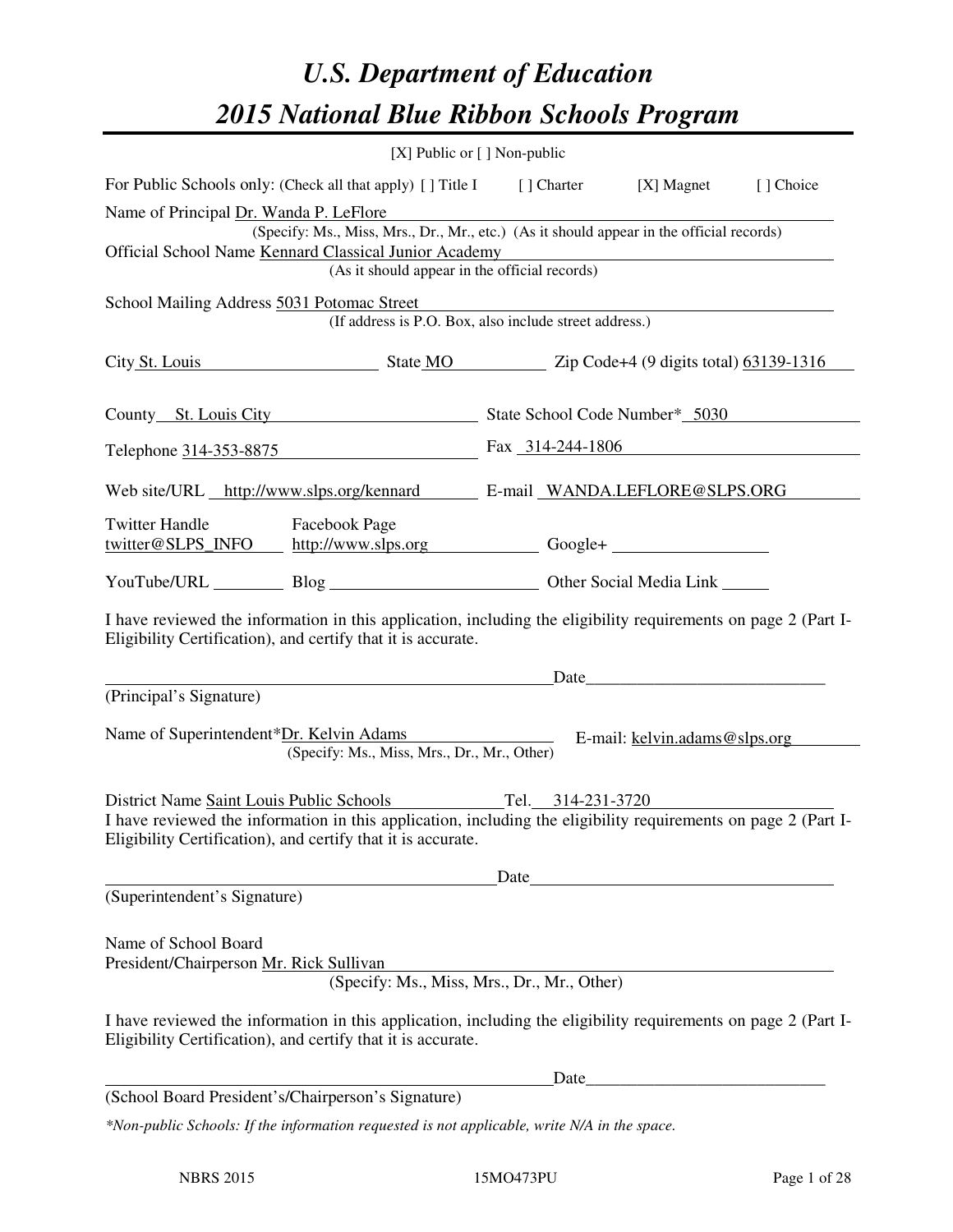#### **Include this page in the school's application as page 2.**

The signatures on the first page of this application (cover page) certify that each of the statements below, concerning the school's eligibility and compliance with U.S. Department of Education and National Blue Ribbon Schools requirements, are true and correct.

- 1. The school configuration includes one or more of grades K-12. (Schools on the same campus with one principal, even a K-12 school, must apply as an entire school.)
- 2. The school has made its Annual Measurable Objectives (AMOs) or Adequate Yearly Progress (AYP) each year for the past two years and has not been identified by the state as "persistently dangerous" within the last two years.
- 3. To meet final eligibility, a public school must meet the state's AMOs or AYP requirements in the 2014-2015 school year and be certified by the state representative. Any status appeals must be resolved at least two weeks before the awards ceremony for the school to receive the award.
- 4. If the school includes grades 7 or higher, the school must have foreign language as a part of its curriculum.
- 5. The school has been in existence for five full years, that is, from at least September 2009 and each tested grade must have been part of the school for the past three years.
- 6. The nominated school has not received the National Blue Ribbon Schools award in the past five years: 2010, 2011, 2012, 2013, or 2014.
- 7. The nominated school has no history of testing irregularities, nor have charges of irregularities been brought against the school at the time of nomination. The U.S. Department of Education reserves the right to disqualify a school's application and/or rescind a school's award if irregularities are later discovered and proven by the state.
- 8. The nominated school or district is not refusing Office of Civil Rights (OCR) access to information necessary to investigate a civil rights complaint or to conduct a district-wide compliance review.
- 9. The OCR has not issued a violation letter of findings to the school district concluding that the nominated school or the district as a whole has violated one or more of the civil rights statutes. A violation letter of findings will not be considered outstanding if OCR has accepted a corrective action plan from the district to remedy the violation.
- 10. The U.S. Department of Justice does not have a pending suit alleging that the nominated school or the school district as a whole has violated one or more of the civil rights statutes or the Constitution's equal protection clause.
- 11. There are no findings of violations of the Individuals with Disabilities Education Act in a U.S. Department of Education monitoring report that apply to the school or school district in question; or if there are such findings, the state or district has corrected, or agreed to correct, the findings.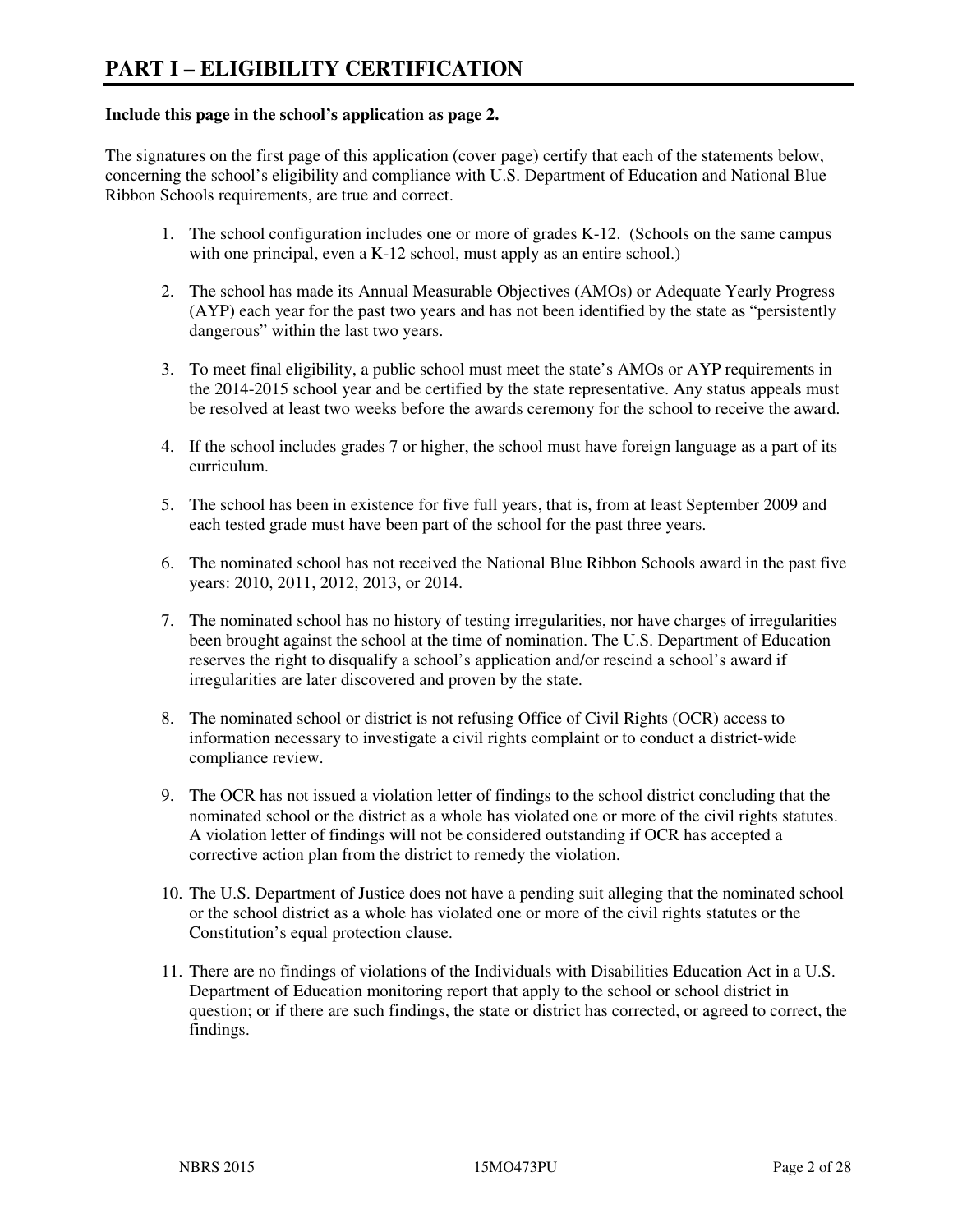# **PART II - DEMOGRAPHIC DATA**

#### **All data are the most recent year available.**

**DISTRICT** (Question 1 is not applicable to non-public schools)

| Number of schools in the district<br>(per district designation): | $\frac{46}{2}$ Elementary schools (includes K-8)<br>10 Middle/Junior high schools |
|------------------------------------------------------------------|-----------------------------------------------------------------------------------|
|                                                                  | 20 High schools                                                                   |
|                                                                  | 1 K-12 schools                                                                    |

77 TOTAL

**SCHOOL** (To be completed by all schools)

- 2. Category that best describes the area where the school is located:
	- [X] Urban or large central city
	- [ ] Suburban with characteristics typical of an urban area
	- [ ] Suburban
	- [ ] Small city or town in a rural area
	- [ ] Rural
- 3. 6 Number of years the principal has been in her/his position at this school.
- 4. Number of students as of October 1 enrolled at each grade level or its equivalent in applying school:

| Grade                           | # of         | # of Females | <b>Grade Total</b> |
|---------------------------------|--------------|--------------|--------------------|
|                                 | <b>Males</b> |              |                    |
| <b>PreK</b>                     | 11           | 8            | 19                 |
| K                               | 14           | 23           | 37                 |
| $\mathbf{1}$                    | 26           | 26           | 52                 |
| $\mathbf{2}$                    | 19           | 28           | 47                 |
| 3                               | 38           | 30           | 68                 |
| 4                               | 28           | 40           | 68                 |
| 5                               | 37           | 40           | 77                 |
| 6                               | 0            | 0            | $\theta$           |
| 7                               | $\theta$     | $\theta$     | 0                  |
| 8                               | 0            | 0            | 0                  |
| 9                               | $\theta$     | 0            | 0                  |
| 10                              | 0            | 0            | 0                  |
| 11                              | 0            | 0            | $\theta$           |
| 12                              | 0            | 0            | 0                  |
| <b>Total</b><br><b>Students</b> | 173          | 195          | 368                |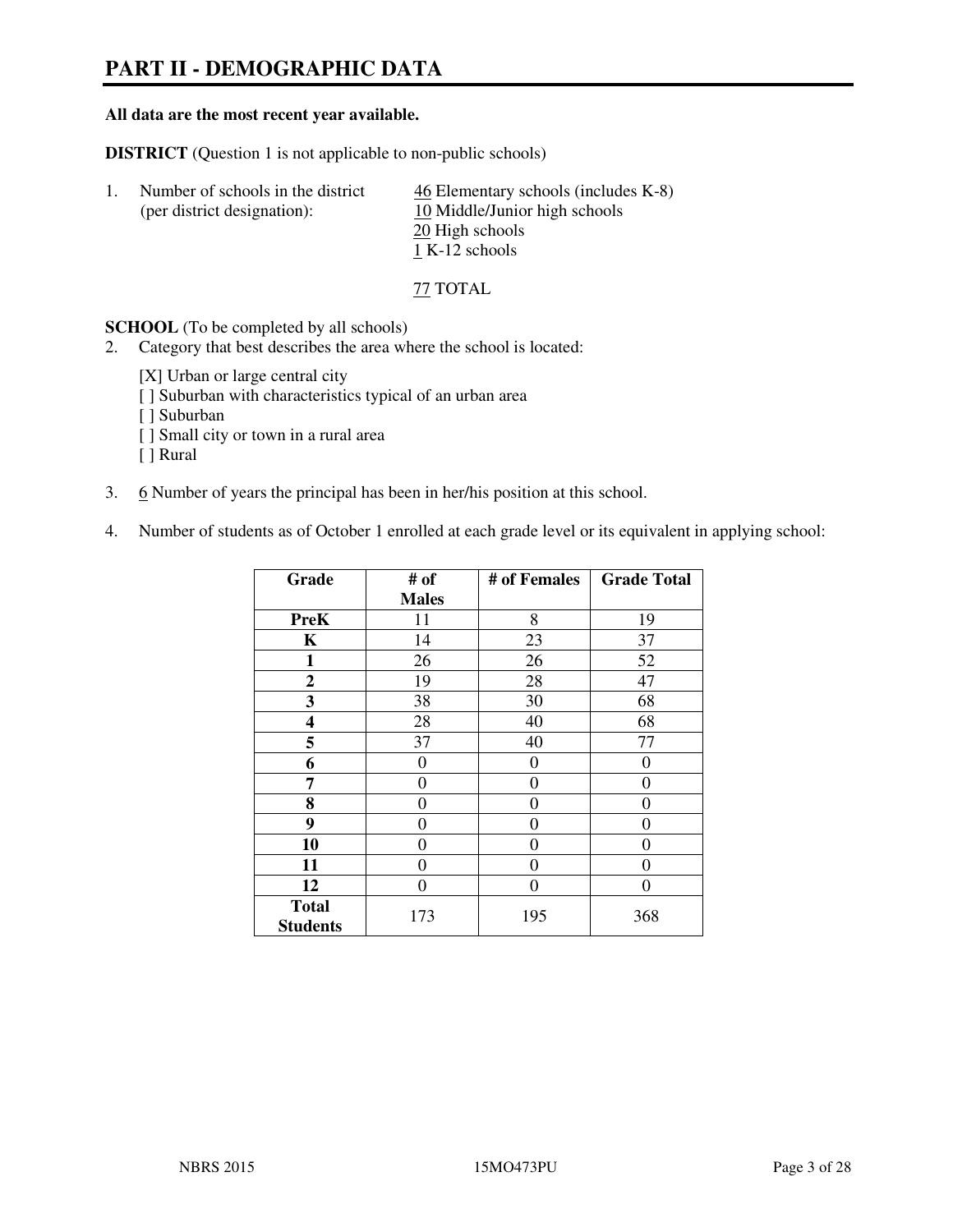the school: 8 % Asian

5. Racial/ethnic composition of 1 % American Indian or Alaska Native 31 % Black or African American 1 % Hispanic or Latino 0 % Native Hawaiian or Other Pacific Islander 59 % White 0 % Two or more races **100 % Total** 

(Only these seven standard categories should be used to report the racial/ethnic composition of your school. The Final Guidance on Maintaining, Collecting, and Reporting Racial and Ethnic Data to the U.S. Department of Education published in the October 19, 2007 *Federal Register* provides definitions for each of the seven categories.)

6. Student turnover, or mobility rate, during the 2013 - 2014 year: 1%

This rate should be calculated using the grid below. The answer to (6) is the mobility rate.

| <b>Steps For Determining Mobility Rate</b>         | Answer |
|----------------------------------------------------|--------|
| $(1)$ Number of students who transferred to        |        |
| the school after October 1, 2013 until the         |        |
| end of the school year                             |        |
| (2) Number of students who transferred             |        |
| <i>from</i> the school after October 1, 2013 until | 5      |
| the end of the school year                         |        |
| (3) Total of all transferred students [sum of      | 5      |
| rows $(1)$ and $(2)$ ]                             |        |
| (4) Total number of students in the school as      | 391    |
| of October 1                                       |        |
| $(5)$ Total transferred students in row $(3)$      | 0.013  |
| divided by total students in row (4)               |        |
| $(6)$ Amount in row $(5)$ multiplied by 100        |        |

7. English Language Learners (ELL) in the school: 3 %

10 Total number ELL

Number of non-English languages represented: 8 Specify non-English languages: Arabic, Bosnian, Chinese, Korean, Russian, Somali, Spanish, and Vietnamese

- 8. Students eligible for free/reduced-priced meals: 26 %
	- Total number students who qualify: 96

### **Information for Public Schools Only - Data Provided by the State**

The state has reported that  $26\%$  of the students enrolled in this school are from low income or disadvantaged families based on the following subgroup(s): Students eligible for free/reduced-priced meals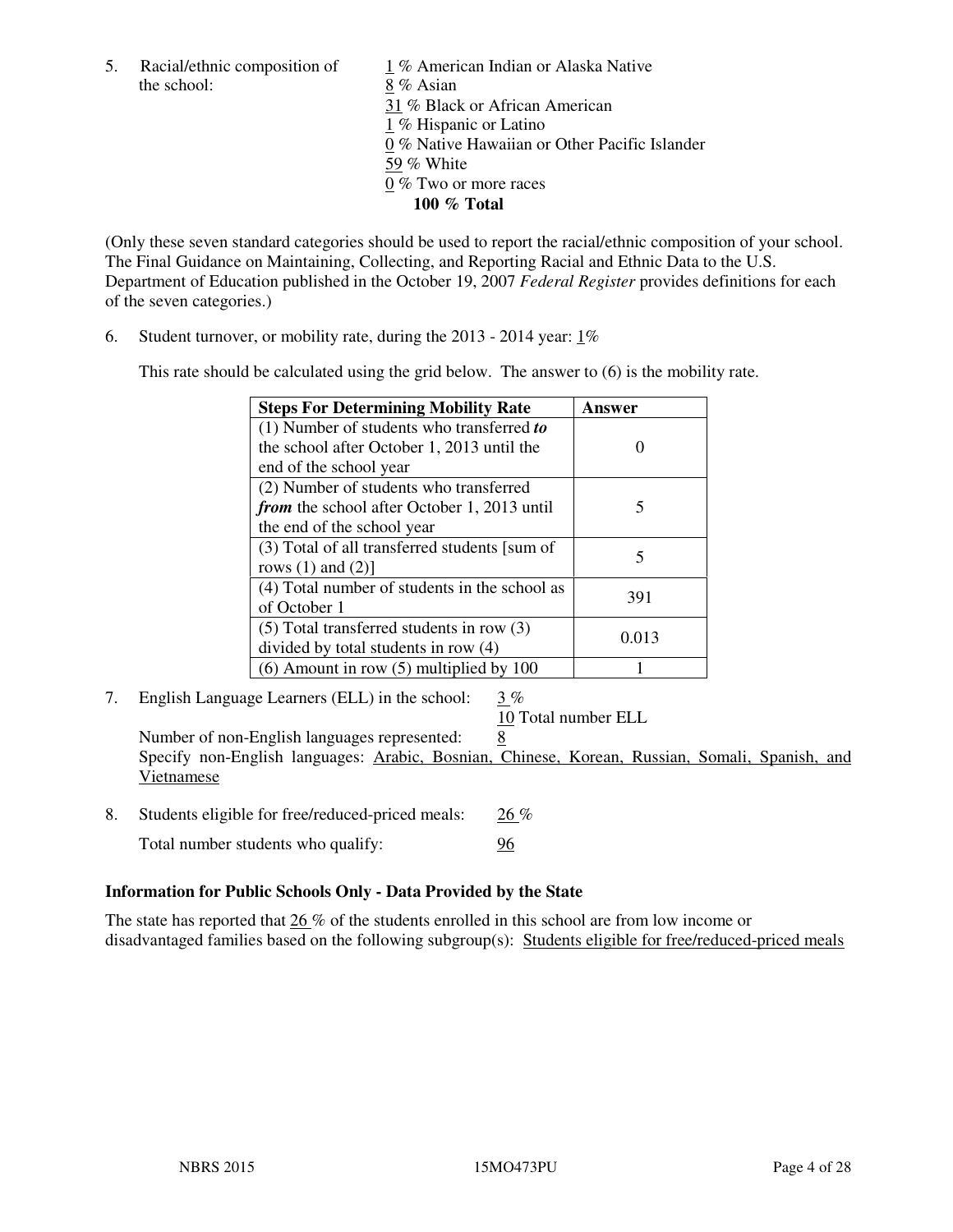9. Students receiving special education services:  $\frac{3}{8}$ %

10 Total number of students served

Indicate below the number of students with disabilities according to conditions designated in the Individuals with Disabilities Education Act. Do not add additional categories.

| 1 Autism                           | 0 Orthopedic Impairment                 |
|------------------------------------|-----------------------------------------|
| 0 Deafness                         | 3 Other Health Impaired                 |
| 0 Deaf-Blindness                   | 0 Specific Learning Disability          |
| 0 Emotional Disturbance            | 5 Speech or Language Impairment         |
| $\underline{0}$ Hearing Impairment | 0 Traumatic Brain Injury                |
| 0 Mental Retardation               | 1 Visual Impairment Including Blindness |
| 0 Multiple Disabilities            | 0 Developmentally Delayed               |
|                                    |                                         |

10. Use Full-Time Equivalents (FTEs), rounded to nearest whole numeral, to indicate the number of personnel in each of the categories below:

|                                       | <b>Number of Staff</b>      |
|---------------------------------------|-----------------------------|
| Administrators                        |                             |
| Classroom teachers                    | 16                          |
| Resource teachers/specialists         |                             |
| e.g., reading, math, science, special | 8                           |
| education, enrichment, technology,    |                             |
| art, music, physical education, etc.  |                             |
| Paraprofessionals                     | 4                           |
| Student support personnel             |                             |
| e.g., guidance counselors, behavior   |                             |
| interventionists, mental/physical     |                             |
| health service providers,             | $\mathcal{D}_{\mathcal{A}}$ |
| psychologists, family engagement      |                             |
| liaisons, career/college attainment   |                             |
| coaches, etc.                         |                             |
|                                       |                             |

11. Average student-classroom teacher ratio, that is, the number of students in the school divided by the FTE of classroom teachers, e.g.,  $22:1$   $23:1$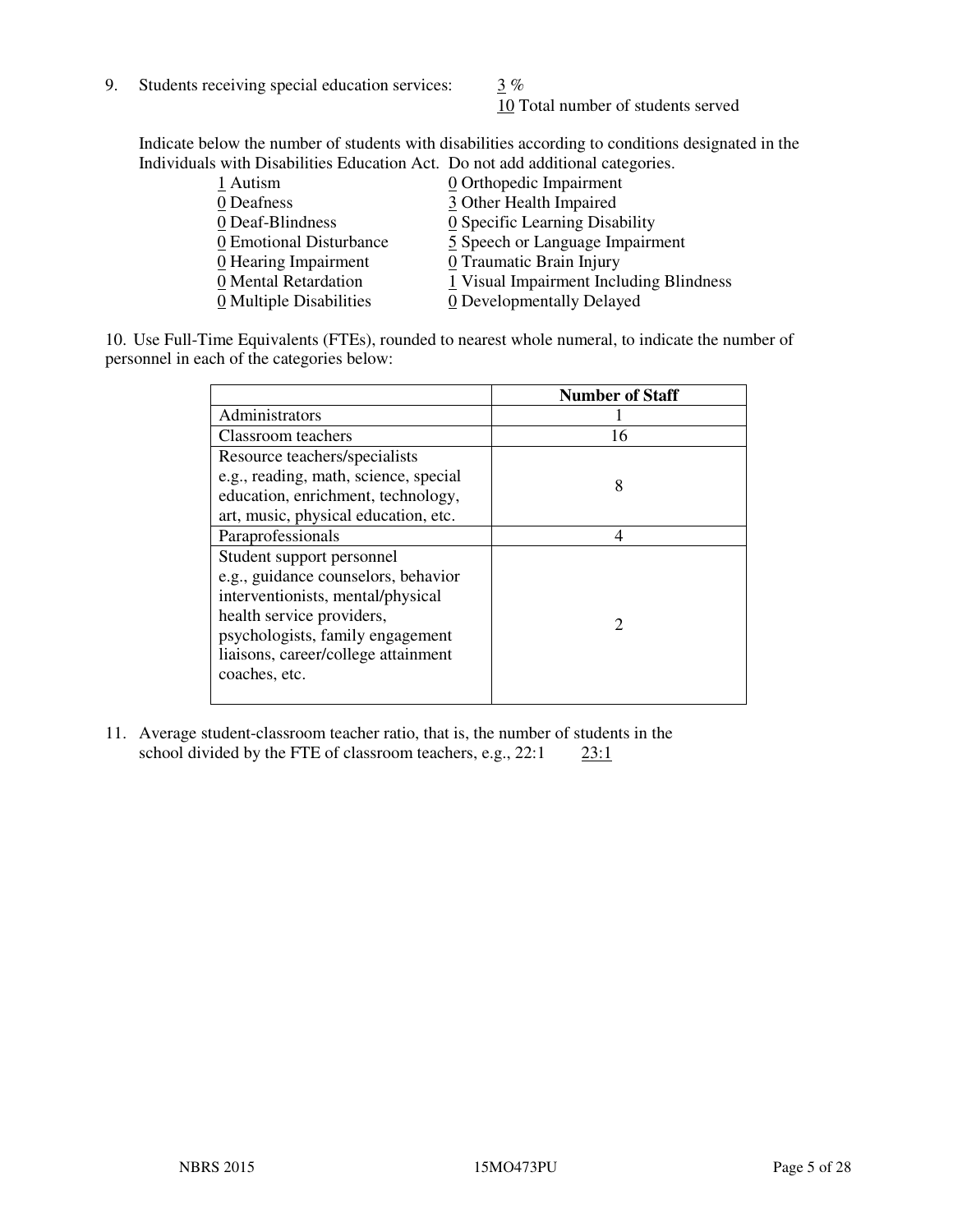12. Show daily student attendance rates. Only high schools need to supply yearly graduation rates.

| <b>Required Information</b> | 2013-2014     | 2012-2013       | 2011-2012 | 2010-2011 | 2009-2010 |
|-----------------------------|---------------|-----------------|-----------|-----------|-----------|
| Daily student attendance    | 97%           | 97%             | $77\%$    | 96%       | 96%       |
| High school graduation rate | $\gamma_{\%}$ | $\mathcal{V}_o$ | $0\%$     | 0%        | 0%        |

#### 13. **For schools ending in grade 12 (high schools)**

Show percentages to indicate the post-secondary status of students who graduated in Spring 2014

| <b>Post-Secondary Status</b>                  |       |
|-----------------------------------------------|-------|
| Graduating class size                         |       |
| Enrolled in a 4-year college or university    | 0%    |
| Enrolled in a community college               | $0\%$ |
| Enrolled in career/technical training program | $0\%$ |
| Found employment                              | $0\%$ |
| Joined the military or other public service   | $0\%$ |
| Other                                         | ነር    |

14. Indicate whether your school has previously received a National Blue Ribbon Schools award. Yes X No

If yes, select the year in which your school received the award. 2009

15. Please summarize your school mission in 25 words or less: Meeting the academic and affective needs of gifted students so that they are able to apply complex, creative, and innovative thinking to real world problems.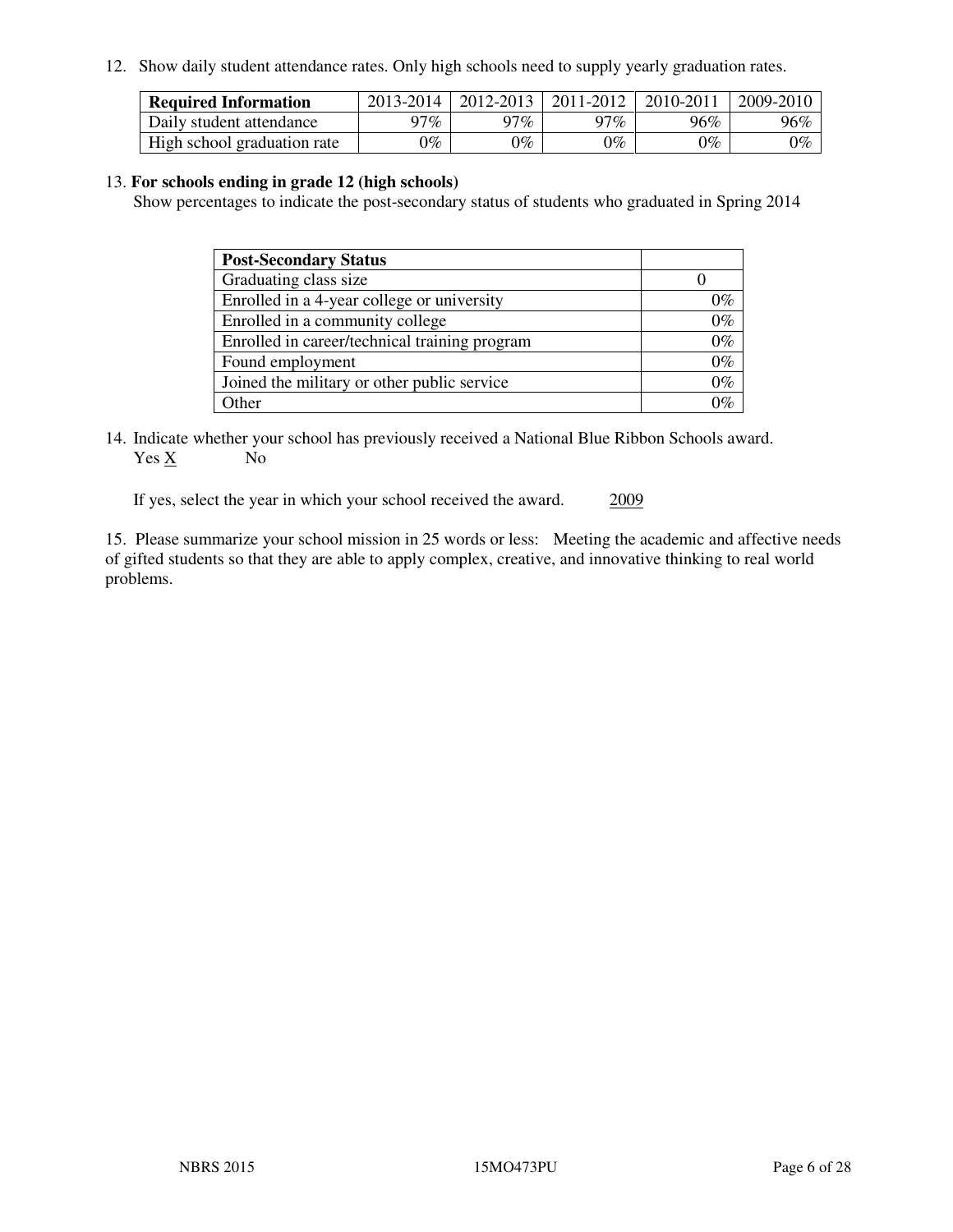# **PART III – SUMMARY**

Kennard Classical Junior Academy (CJA) is a full-time, tuition-free Gifted and Talented Magnet School located just south of "The Hill," a historic Italian neighborhood in St. Louis, MO. Built in 1928 and dedicated in 1930, Kennard CJA formerly served as a Junior Naval ROTC Middle School, JNROTC High School, and as a centralized pupil personnel services facility. After serving thousands of students and their families for more than five decades, Kennard School closed in 1989 and reopened in 1990 as an elementary Gifted and Talented Magnet School as part of the magnet schools system tied to the city's desegregation plan.

Our diverse student population consists of urban and suburban students from a wide range of cultures, ethnic backgrounds, and socio-economic groups. Student acceptance to Kennard is based on the state criteria for gifted identification, as well as Saint Louis Public Schools' criteria for magnet school placement. Since gifted students need guidance from well-trained teachers who challenge and support them in order to fully develop their abilities, the teaching staff has: 85% gifted certification, 60% advanced degrees, and 16% National Board Certification. Gifted students benefit from classroom interactions with peers at similar performance levels in Kennard's 23 to 1 student/teacher ratio.

Kennard's vision is to provide a unique, safe, and nurturing school fostering academic achievement and serving the diverse population of gifted and talented students. We provide a student-centered, inquiry-based gifted curriculum designed to develop creativity, critical thinking, and problem-solving skills. Kennard's current achievement data affirms that we are on the right track of achieving our vision through narrowing the achievement gap in math and communication arts; and supporting gifted students who are either struggling or exceeding expectations in their core content areas. Kennard students have divergent learning needs that require not only a special curriculum, but specialized staff and resources to implement the curriculum with fidelity. Since Kennard does not qualify for special state or federal funding, our learning community relies on trained, dedicated, and flexible professionals who not only train our staff, but also provide programs to students. For example, our staff participated in the Missouri Professional Learning Communities Training Project.

Kennard Tiger Pride is reflected throughout the school. Brightly colored murals painted by students, teachers, and parents serve as teaching tools. A day-at-a-glance at Kennard may consist of medical interns from Washington University providing hands-on exploration of the brain to 3rd graders; a parent tutoring a small group of students; a state senator being interviewed by members of the student council; a CEO of a company serving as a guest reader; students hanging posters to promote a service learning project; 4th grade students making a movie for a school program; primary and intermediate classes paired together for a Buddy Day activity; students collecting canned goods for their annual food drive; students dressing for careers; and curriculum specialists meeting with classroom teachers. The evenings and weekends also reflect how well our school and community work together. An evening-at-a-glance may consist of volunteers setting up for a book fair, school dance, music program, or curriculum night; Boy Scout Pack meetings, Girl Scout Troop meetings, robotics, chess, or the neighborhood organization conducting its monthly meeting in the school's cafeteria.

The School's Motto, "I'll strive for excellence in all that I do; I'll be the best me, and you be the best you!" coupled with a dedicated character building initiative provides a united effort among school, home, and community. As a past recipient of the National Blue Ribbon Award, we have experienced an increased interest in our learning community. It was such an honor for our students and staff that we continue to strive each day to sustain excellence in both academics and character development. A new Positive Behavior Plan has been implemented, creating a cohesive, school-wide plan that fosters positive behaviors and reduces disruptive behaviors. Also, due to our past Blue Ribbon recognition, we have been inspired to achieve additional honors such as: inclusion in The 50 Best American Public Elementary Schools by TheBestSchools.org, a recipient of 2014 Honorable Mention State School of Character, and noted for a 2014 Promising Best Practice in Character Education.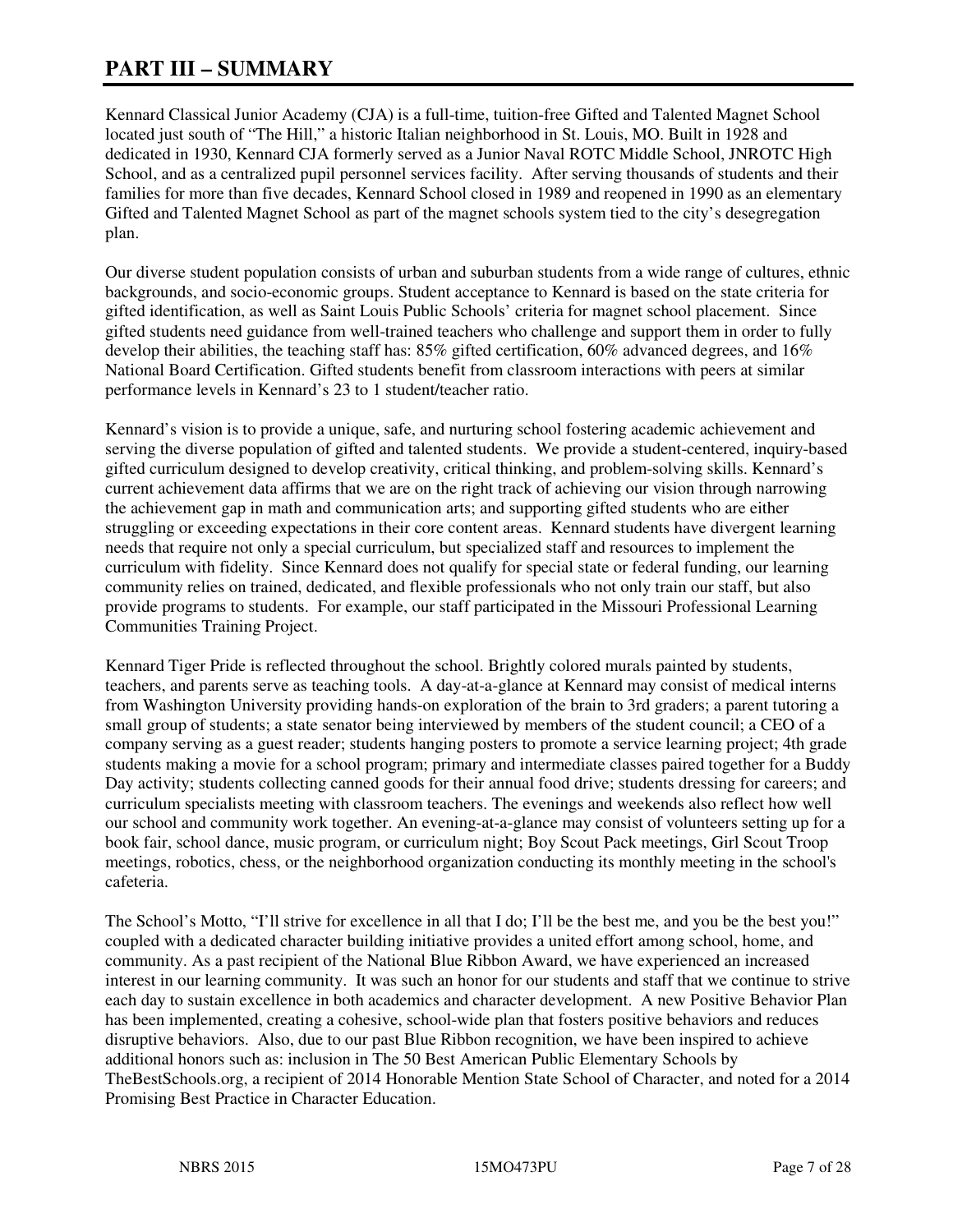Kennard's professional learning community is devoted to supporting the needs of gifted students by implementing the policies and practices defined by the National Association for Gifted Children (NAGC). We have high expectations regarding student achievement and readily accept responsibility for student learning.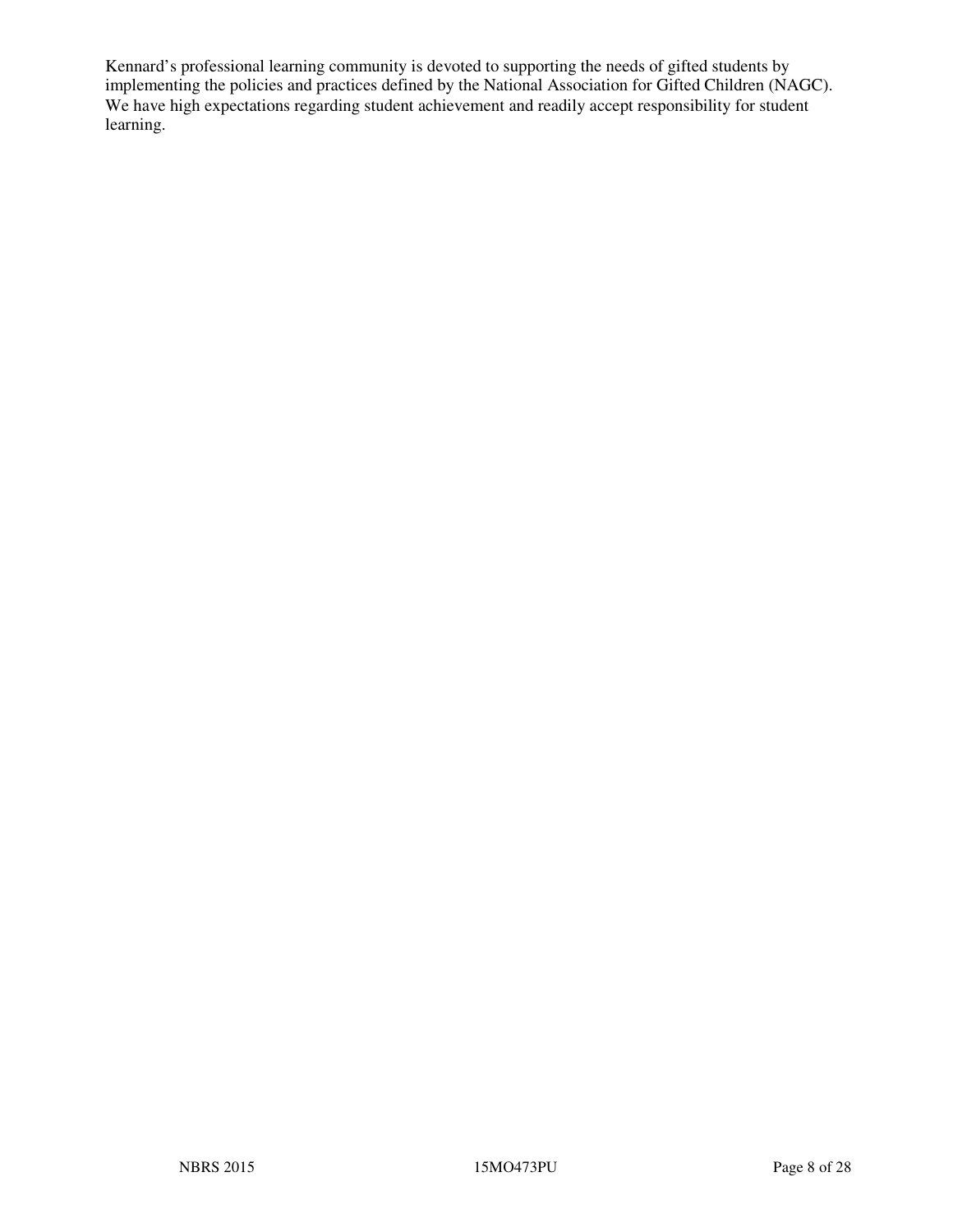### **1. Core Curriculum:**

Kennard's curriculum framework aligns with Missouri Learning Standards, Missouri Show Me Standards, and the National Association of the Gifted Child (NAGC) Pre-K-Grade 12 Gifted Education Programming Standards. Teachers in grades 1-5 use integrated English language arts curriculum units designed for gifted students by the Center for Gifted Education at the College of William and Mary; and teachers in grades 4 and 5 use units by Science Education for Public Understanding Program (SEPUP), which creates science curriculum for use in 6-12 education. Kennard's accelerated curriculum promotes analytical thinking, reasoning, and problem-solving skills.

The Pre-K curriculum emphasizes constructivism. Children use literacy centers to learn alphabetical awareness, phonetic sounds, and blending sounds. During Writer's Workshop students write full sentences, use inventive spelling, capitalization, and punctuation. Students learn about the natural world and using their five senses for observation. Social studies focus on rules and manners, and communities. Students learn number names, sequencing, counting, comparing numbers, adding, subtracting, measuring, and reasoning.

The primary grade curriculum builds upon skills established during Pre-K. Students strengthen reading and comprehension through Readers' Workshop. They learn strategies for word recognition and increased reading fluency. Through differentiated instruction, students learn complex comprehension, compare and contrast, cause and effect, and main idea and supporting details. Higher-level thinking skills are developed using the Jacob's Ladder gifted reading curriculum. Primary students use the writing process to organize research, write opinion pieces, explanatory texts, and narratives with appropriate conventions. By the end of first grade, students are publishing multi-paragraph informational texts.

Primary students study matter and energy, living organisms, and earth systems in science. Kindergarten students study plant life cycles, which includes a trip to the Missouri Botanical Garden. Students in first grade learn about weather, motion, magnets, and plant and animal characteristics. Second graders study energy, living organisms, and the universe, culminating in a trip to the Challenger Learning Center. Social studies expand the students' communities from local to national. Students learn about economics, government, geography, historical figures, and Native Americans.

Primary grade math progresses from single-digit addition and subtraction to multiplication and division by the end of second grade. At each grade level, students gain a critical understanding of place value, measurement, telling time, representing and interpreting data, shapes and their attributes, and problem solving. First grade students use Hands-On Equations, a math activity, to learn how to solve equations using manipulatives. Second grade students use Equate Math, a game in which students write their own equations.

The building blocks of the primary years lead to increased rigor and enrichment during the intermediate years. Students in third, fourth, and fifth grade use reading comprehension skills such as summarizing, comparing and contrasting texts, making inferences, drawing conclusions, and paraphrasing to read and understand high-level instructional texts, stories, dramas, poetry, fables, and myths. Intermediate grades continue to use Jacob's Ladder, and the fourth grade integrates Literary Reflections, a gifted language arts curriculum.

The writing curriculum in intermediate grades provides opportunities for greater complexity and real-life applications. Students continue to use the writing process to develop and hone opinion pieces, narratives, informative texts, and research projects. The 6+1 Writing Traits program assists students in developing well-organized, interesting, easy-to-read pieces of writing. In third grade, students write, produce, and perform original plays. Fourth grade students use their writing skills to write letters lobbying for improvements in gifted education. Fifth grade students participate in Junior Achievement Biz Town, applying math, language arts, and social studies concepts in a day-long simulated economics project.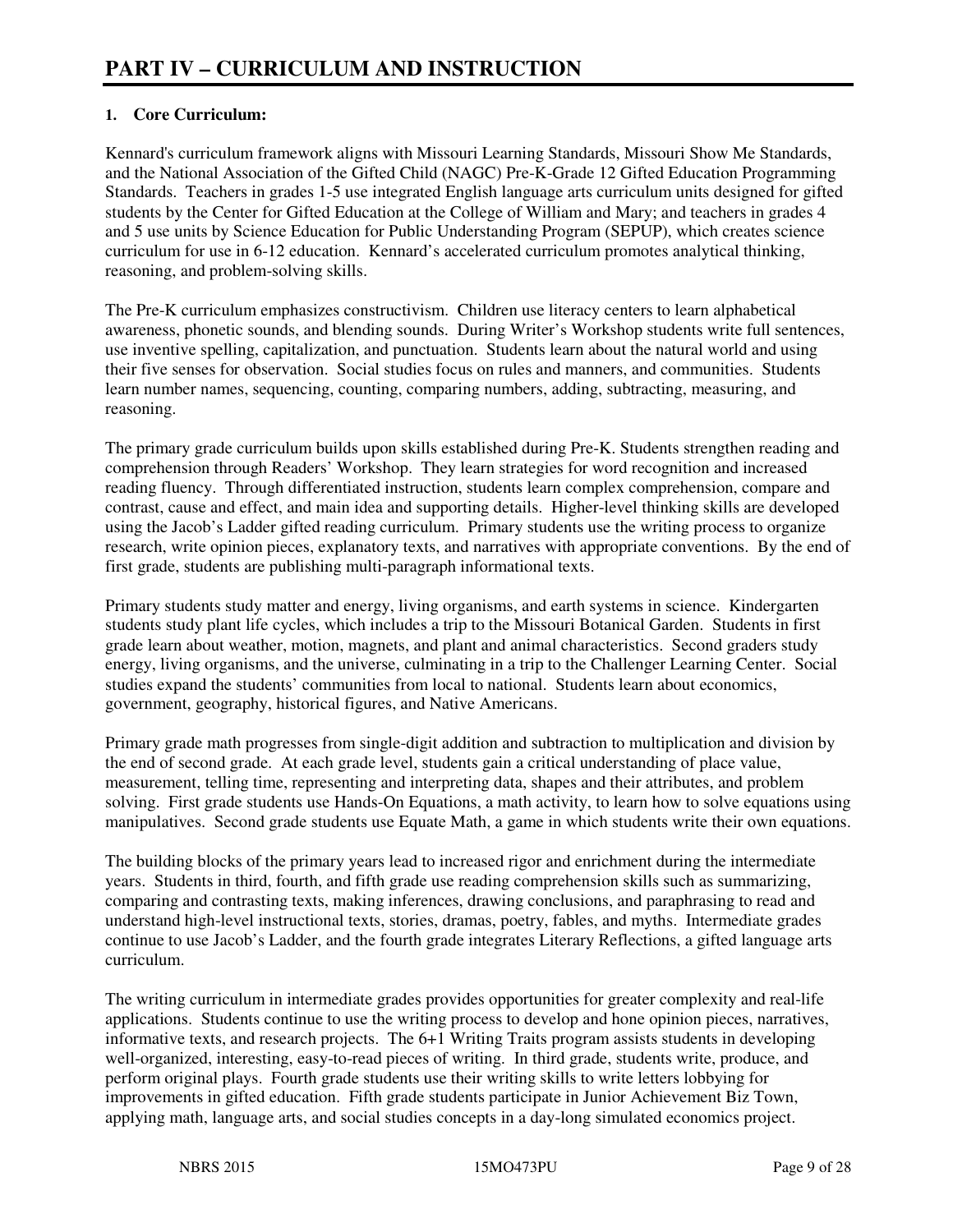Intermediate grades continue to use Project-Based Learning for science and social studies. Third graders study states of matter, space, life cycles, and weather, culminating in a rainforest project. Students in fourth and fifth grade learn about physical and life sciences as well as completing a science fair project.

Mathematics in the intermediate grades includes the studies of operations, fractions, measurement and data, geometry, and mathematical problem solving, probability, decimals, measurement, and graphing coordinates. Students in third, fourth, and fifth grade participate in weekly math Equations lessons and compete in various Equations tournaments.

#### **2. Other Curriculum Areas:**

Kennard's kindergarten through fifth grade students receive 80 minutes per week and Pre-K students receive 50 minutes per week of each non-core subject.

Drama: Based on the National Core Art Standards, students' personal growth and intellectual development is enhanced through the study of performing arts skills. Drama encourages students to learn about themselves and other cultures. Drama performances this year include the folktale John Henry and Snow White and the Seven Dwarfs.

Music: The CREATE Music curriculum is used to foster a sense of appreciation and understanding of music. Students demonstrate understanding of the basic music concepts by singing, playing instruments, and dancing. Projects include song composition, iPad bands, and iPad movies. Students take field trips to Powell Symphony Hall, The Touhill Performing Arts Center, and The Sheldon Concert Hall and Galleries. Guest artists perform and teach lessons for students. The fifth grade class performs a musical each year. Students choose the type of performance they would like to present, what message they would like to articulate, and the repertoire.

Visual Arts: The CREATE Visual Arts curriculum develops appreciation and understanding of art. The areas of focus for all student projects are Art Production, Knowledge of Historical and Cultural Contexts, Critical Response, and Aesthetic Response. Projects include submissions to contests, set design, props, and advertisements. After each assigned project, students are provided a choice art day that allows them to paint, sculpt, draw, create mixed media, or a collage. Students help select project topics. Projects are completed individually or in small groups. Whenever there is a natural connection, science, social studies, math, and communication arts are incorporated into the project. Socratic methods of questioning are often used to develop critical-thinking and problem-solving skills.

Physical Education, Health, and Dance: Developmentally appropriate activities enhance students' quality of life through a healthy, active lifestyle. Fitness is measured by yearly pre and post assessments. Activities develop basic loco-motor, manipulative, and dancing skills. Critical thinking, health objectives, and vocabulary are taught. The PE program provides enrichment activities and character development through community sponsored programs such as: The Read, Right and Run Marathon, Kennard's Annual Field Day and Jump Rope for Heart.

Science Laboratory: Students use hands-on activities to investigate and delve deeper into science topics. The science lab links the Next Generation Science Standards by connecting rigorous content to real world issues. Lab explorations, such as examining owl pellets and creating friction, develop students into better critical thinkers and problem solvers.

Spanish: Spanish classes build on grammar, vocabulary, and culture through cooperative and inquiry-based learning, supporting cross-curricular education in English language arts, social studies, history, and gifted curriculum standards. Students engage in authentic learning including writing Spanish menus and travel brochures. Students converse in Spanish in a variety of contexts.

Library and Media Center: In addition to applying research skills and eLearning training, students have access to computers to retrieve a variety of print, non-print, and electronic information resources. The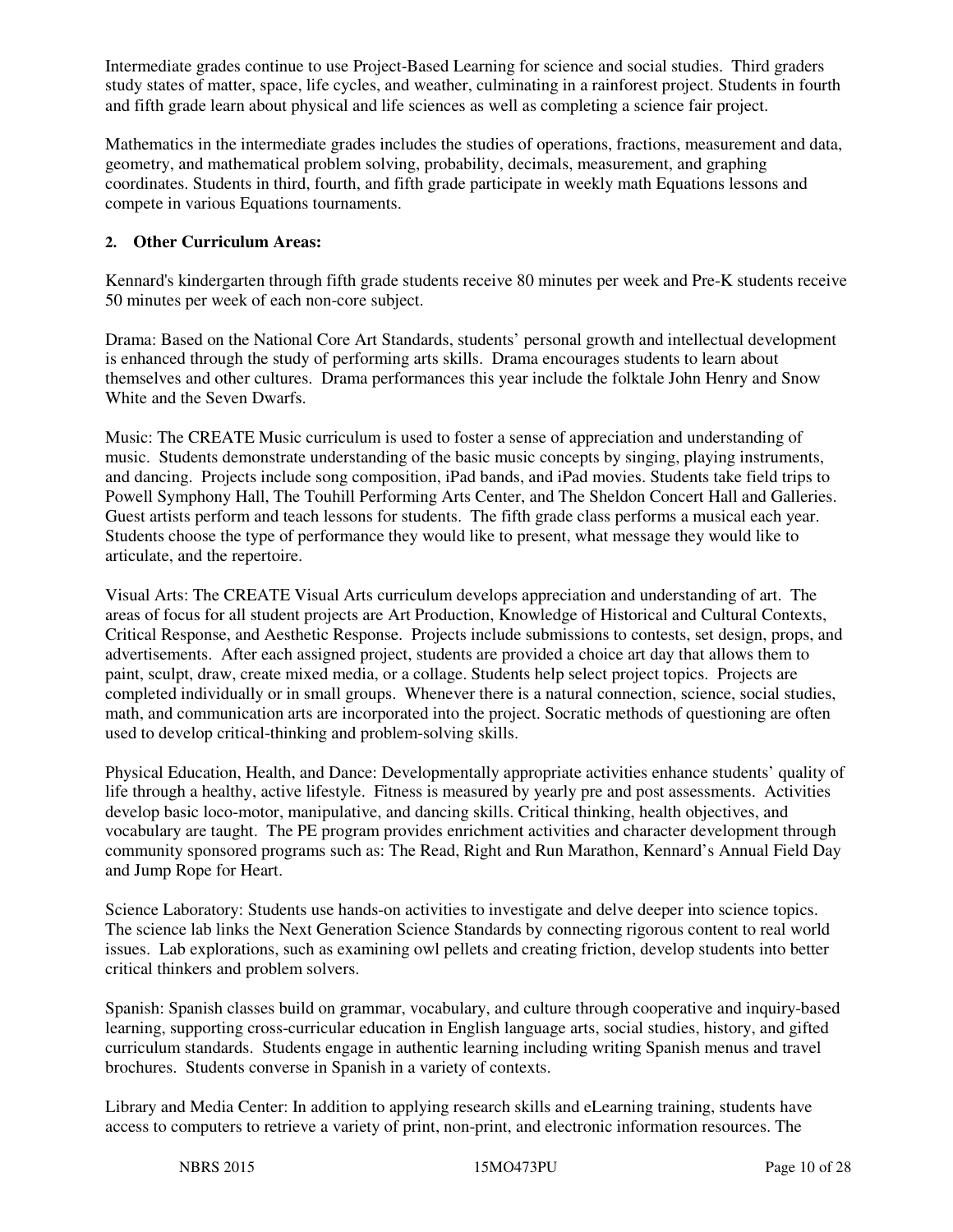librarian works with teachers to design authentic student learning tasks and assessments, and integrate information and communication skills required to meet content standards.

Guidance: The counseling program provides services as needed to meet the educational, psychological and social needs of students including individual and group counseling. Kids in the Middle, an onsite counseling agency, provide services for students experiencing challenges. Students with academic or behavior difficulties are referred to the Student Intervention Team. Our Character Education Initiative develops student integrity by using the core traits of Respect, Responsibility, and Honesty that are selected each year by Kennard's learning community. This year students engaged in an Anti-Bully campaign, designed and promoted a Buddy Bench, created a hero for Hero Day, and sponsored a letter writing campaign to Children's Hospital.

#### **3. Instructional Methods and Interventions:**

Kennard offers a continuum of strategies that vary in levels and types to address the educational needs of gifted students: ability grouping, acceleration, curriculum compacting, differentiation, project-based learning, and enrichment. These services engage a variety of different learning styles, learning paces, and levels of content.

Flexible grouping of students based on individual instructional needs is prevalent at Kennard. Our RTI process includes Tier III A for students requiring advanced work and Tier III B for students requiring remedial services. Students work in small groups facilitated by teachers throughout the day.

Kennard's curriculum is accelerated one grade level in all core areas. A first grader this year is participating in subject acceleration in math. He receives independent studies in math from the gifted specialist and joins a second grade class for his daily math lessons. The fourth and fifth grade science curriculum includes middle school science units developed by SEPUP.

Teachers replace content students know with new content, enrichment options, or other activities. Teachers in kindergarten, first, and second grades compact their math curriculum with Equate and Hands on Equations. Intermediate students who demonstrate extraordinarily high achievement in mathematics participate in the Resource Math Partnership (RMP) taught by the gifted specialist.

These examples of differentiation are used to meet the needs of our students: tiered assignmentsaccommodations on the number of math problems assigned, the length of a written assignment, and extended time completing projects; learning contracts- developed with input from the student and parent, are used for students that struggle with completing work on time; learning centers- offer differentiation based on interest. Several teachers have Hands on Equations in their centers so students can explore rigorous math content.

Our students value project-based learning that involves real-life situations. Third graders' hunger research resulted in a record-setting food drive for Operation Food Search; fourth graders practiced measurement and data analysis using pumpkins; fifth graders learned about the circular flow of economics in a simulated community while operating businesses at Junior Achievement's BizTown.

Students' creative problem-solving, critical-thinking, communication, and leadership skills flourish when they participate in the following enrichment activities: chess, academic and artistic contests, robotics, Equations, field trips, team building activities at Camp Wyman, newspaper, radio show, Springboard programs (storytelling, puppetry, songwriting, quilt-making, drama), Student Council, Green Team, National Elementary Honor Society.

Differentiation keeps our students engaged in learning at their academic level in their areas of interest.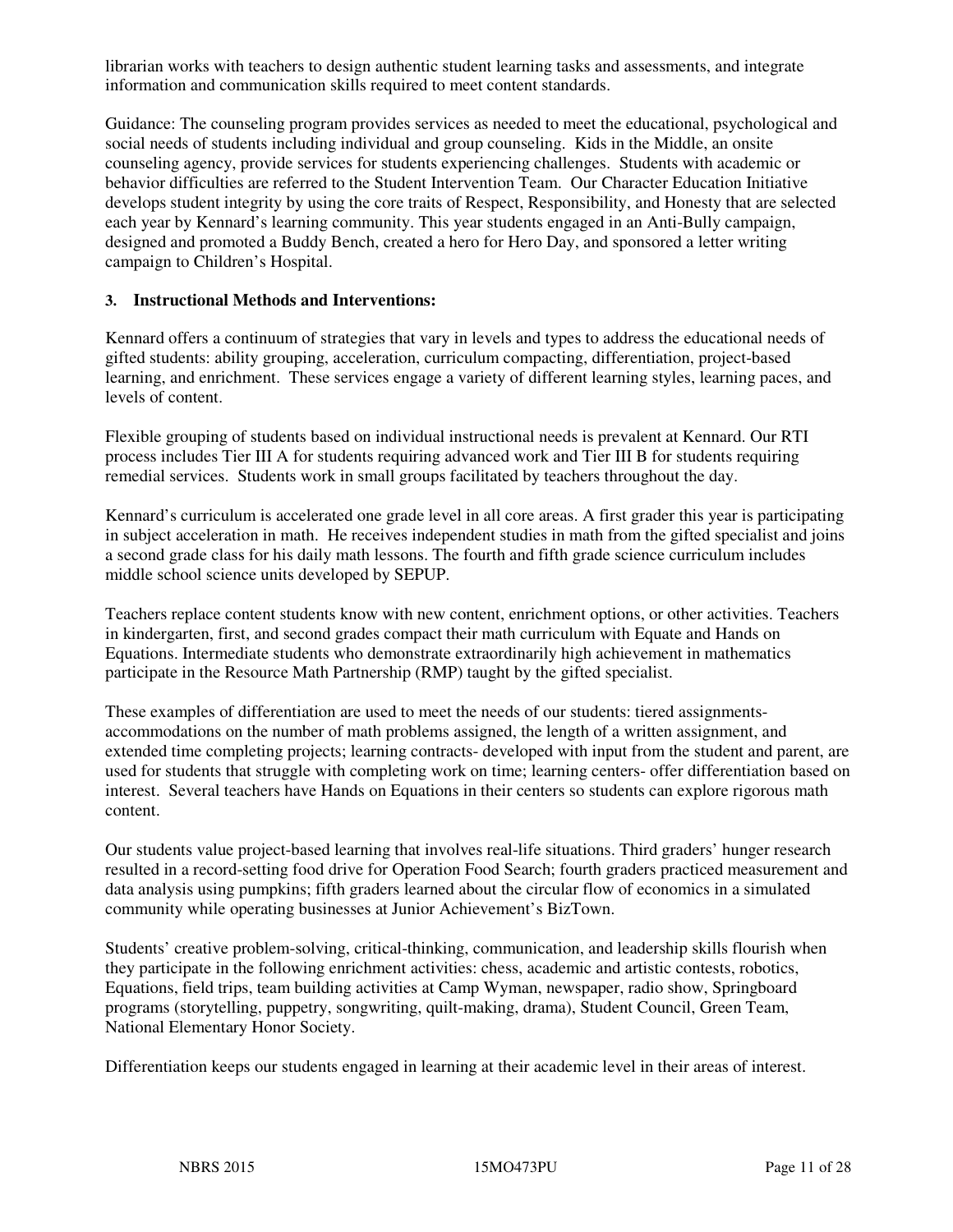#### **1. Assessment Results Narrative Summary:**

Kennard's third through fifth grade students participate in the Missouri Assessment Program (MAP), our state-wide standards-based performance assessment. The MAP test includes multiple choice, constructed response, and performance event questions based on Missouri's Learning Standards in English Language Arts (ELA) and Mathematics. Scores are given in four achievement levels to describe student performance: Below Basic (minimal performance), Basic (partial mastery), Proficient (meets the standard), and Advanced (superior performance).

Kennard performs among the top elementary schools in Missouri in both ELA and Math each year. The percentage of our students scoring Proficient and Advanced in both ELA and Math has consistently been around 90% for the past five years. In 2014, 91% of our students scored Proficient and Advanced in ELA and 89% scored Proficient and Advanced in Math. Missouri third through fifth graders as a whole scored 46% Proficient and Advanced in ELA and 49% Proficient and Advanced in Math.

Our fourth grade students consistently score high in ELA, and our fifth grade students consistently score high in Math. Our third grade students' scores fluctuate and are frequently lower than the rest of the school. One-third of the third grade students are new to our school each year, and it is also the first year students take the state-wide assessment.

Our sub-group Proficient and Advanced achievement gaps are regularly below 10% with some fluctuation. The gaps between the percent of our sub-group and our total student population scoring Advanced has averaged around 15% for the past five years. We are working to close the achievement gaps of low-income and African-American students through Response to Intervention, Individual Academic Plans, teacher facilitated progress monitoring, flexible grouping based on pre-tests, small-group pull-out remediation, tutoring, student case studies, testing practice, reteaching resources, teacher-made lessons and tests, multicultural partnerships, and multicultural curriculum materials.

#### **2. Assessment for Instruction and Learning and Sharing Assessment Results:**

Analyzing test data is an integral part of our school-wide professional development and grade-level meetings at Kennard. Last school year we participated in data team training. We use the ORID (Objective, Reflective, Interpretive, and Decisional) protocol for examining data in our weekly, vertical grade, data teams. Teachers look at data to improve classroom practice through SMART goals. We use multiple data sets to study and disaggregate: Missouri Assessment Program (MAP), Acuity (on-line progress monitoring tool), STAR (reading assessment), teacher-made formative assessments, writing samples, projects, and daily assignments.

Students scoring below proficient are identified and given Individual Academic Plans to ensure they get frequently monitored, targeted intervention. Teachers, with the help of our Gifted Specialists, differentiate instruction as a result of tracking individual achievement.

The STAR reading assessment is used by teachers to create reading groups, identify specific skill focuses for individuals, and determine students' reading levels. Math scores from the previous year's MAP test and a math placement test are used together to determine which students are eligible for a fifth grade advanced math class. Pre-tests are used by teachers in math and science classes to identify students who have already mastered material and can work on independent projects.

We have high parent involvement and effective communication among parents, students, and the community. Selected school teams review, explain, and answer questions about school MAP test data with the Parent Teacher Organization each fall. Upcoming tests are announced in the Principal's Update and classroom newsletters. The data is also made available to the public. Students receive detailed report cards that outline progress quarterly. Students performing below 80% in any subject also receive interim progress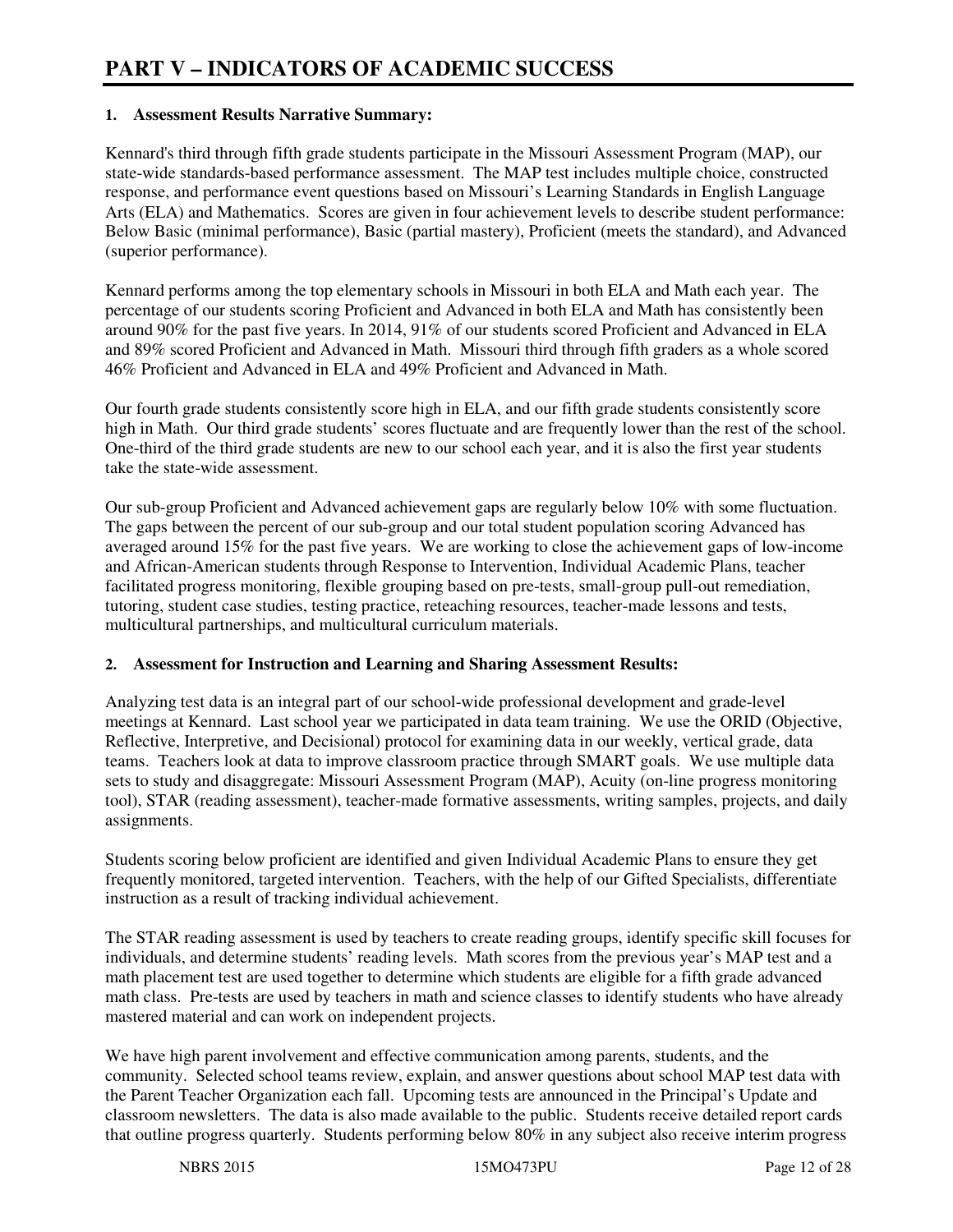reports. MAP and STAR results are sent home to parents. Acuity reports are available to parents online. Student testing results are explained and discussed at bi-annual parent conferences as well as individually with students.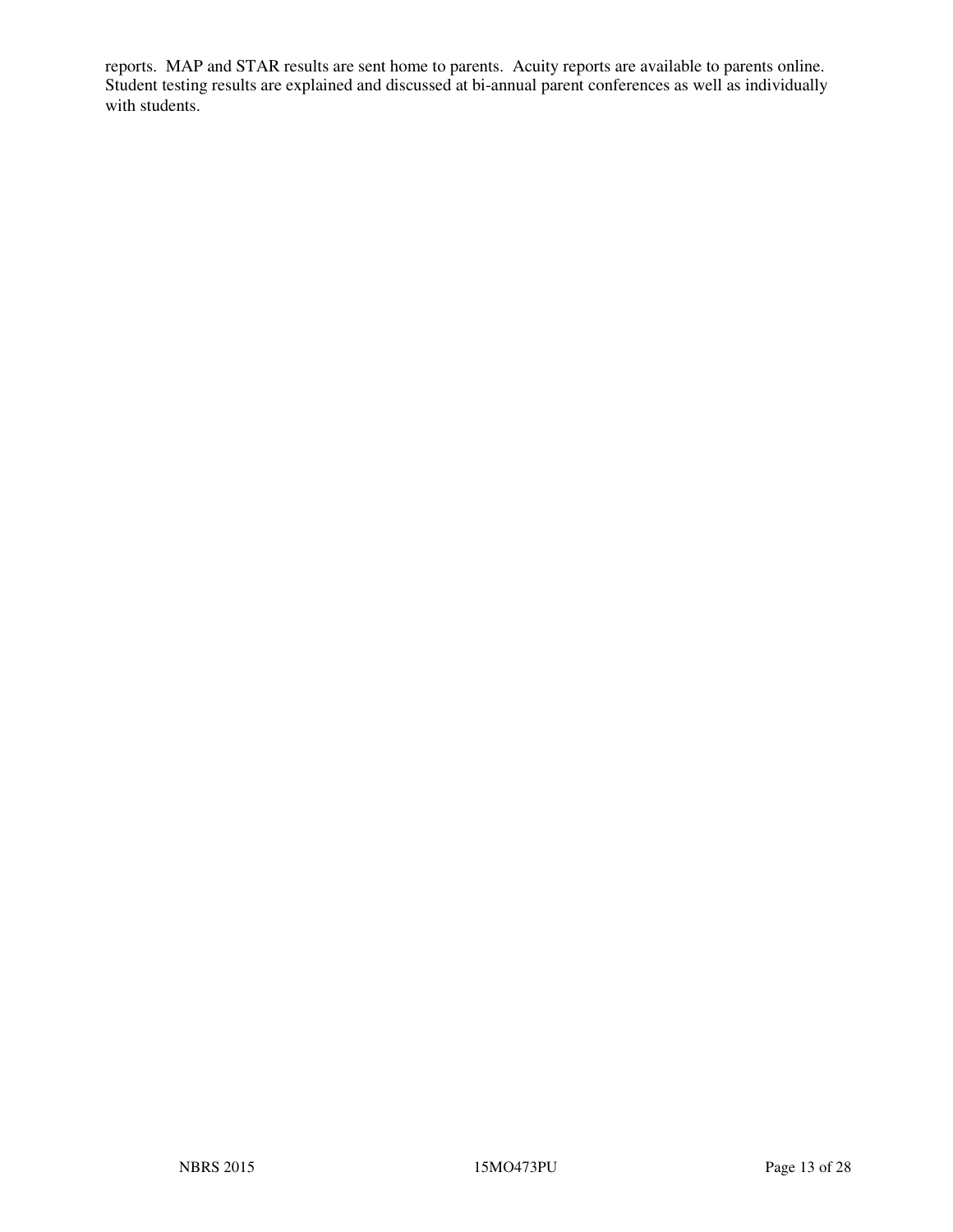### **1. School Climate/Culture**

Every staff meeting at Kennard ends with celebrations. Together, teachers celebrate triumphs within their classroom, throughout the school, and in their personal lives. This exercise every month reflects the positive school climate that is pervasive at Kennard. Students, staff, and families are celebrated with recognitions like a pat on the back or bigger acknowledgement through the school newspaper and radio show. It is this dedication to a positive environment that spurs students and staff to reach even greater heights.

Our academic culture is fostered and improved by a dedication to democratic classrooms and strong parent involvement. Students take part in creating rules and expectations in the classroom and have a strong input in academic directions throughout the year. Instruction is guided by the individual and exceptional needs of our student population. Students gain a sense of self-confidence and empowerment. In addition to student input, parent involvement is highly valued. Parents are surveyed about their child's needs before school starts; parents and students visit classrooms and teachers during Open House, and are encouraged to volunteer at school.

In an effort to improve academic focus, Kennard staff and parents have taken great strides to improve behavior and character development within the school. Our revised Positive Behavior plan was implemented, creating a cohesive, school-wide plan to increase positive behaviors and decrease disruptive behaviors. Receiving the 2013 Honorable Mention State School of Character, Kennard has also made great efforts to become a School of Character, focusing on honesty, responsibility, and respect. Character education activities, such as Buddy Day, have improved the overall morale among students and teachers.

Kennard's professional culture is deeply rooted in collaboration and support. According to the results of the 2013/2014 School Climate Survey, the staff is highly satisfied working at Kennard. This satisfaction is evident in our staff cooperation, parental involvement, and strong leadership. At Kennard, staff and students feel supported by a professional environment and collaboration among peers. Teachers feel that they are kept informed of important changes within the school and believe that our school is a safe place for students, staff, and visitors.

Kennard participated in the Missouri Professional Learning Communities Training Project from 2009 through 2012. A school team was trained to implement a school improvement process that focused on student learning. During this training our professional learning community developed a shared vision and collective commitments.

### **2. Engaging Families and Community**

Kennard engages volunteers, families, and community organizations to advocate for their children's education by providing learning opportunities and support to the school. Through fundraising, our Parent Teacher Organization (PTO) provides enrichment programs for each teacher's classroom, books for the library, technology (SMART boards and online educational resources), assemblies, and field trips.

PTO events provide learning opportunities that are organized by parent volunteers. Our Math and Science Enrichment Night involves parents who work in scientific fields, local businesses, and community organizations such as: American Physiological Society, Astronomy Society, Missouri Botanical Gardens, Ameren Missouri, Monsanto, robotics organizations, and the American Chemical Society. Our International Enrichment events involve parents and teachers who share aspects of their culture, and our Hispanic Heritage event featured Washington University music and dance groups. Profits from our annual Book Fair support the school by supplying books for classroom libraries and the school library.

A variety of parent-led organizations provide opportunities for students to participate in the community:

NBRS 2015 15MO473PU Page 14 of 28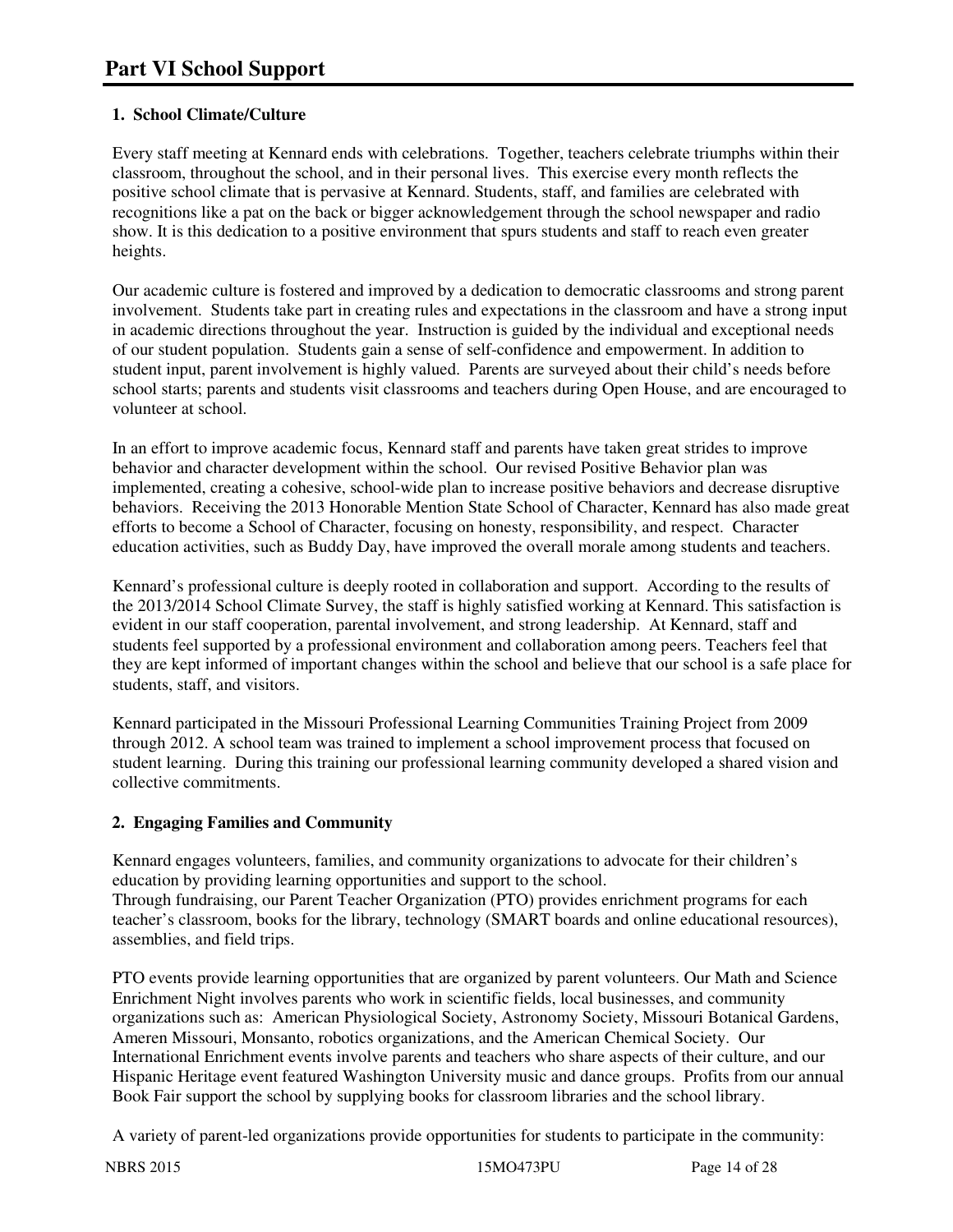Girl Scouts, Cub Scouts, Chess Team, USA First Lego League Team, Let Me Run, and Girls on the Run. Students participate in the Read, Right, and Run event in St. Louis; our school was featured in the 2012- 2013 Read, Right, and Run journal as a school that "makes a difference in our community."

Parents help teachers within the classroom by assisting with lessons, chaperoning field trips, presenting about careers, and tutoring students. Grandparents and Special Friends Day provides a demonstration of family support for learning. Attendance for this event has grown to more than 300 guests in 2014.

The PTO's Green Committee leads teachers, parents, and students to participate in the U.S. Green Building Council's Green Schools' Quest contest. Students' engagement in problem-based learning and our efforts to reduce waste and increase recycling have a positive impact on the larger environment and community.

We host student teachers from University of Missouri-St. Louis, Harris-Stowe State University, Webster University, Lindenwood University, and Saint Louis University. Students from University of Missouri-St. Louis participate in academic student case studies each year. Students from Saint Louis University Medical School teach our students flu prevention tips, and students from Washington University visit third grade classrooms yearly to give hands-on demonstrations about the brain.

World Wide Technology, Inc. sponsors our Black History Month Writing Contest and Springboard, young audiences arts for learning, provides educational programs for our students in grades Pre-k through 5.

Our partnerships with our families and various community organizations contribute to our academic excellence through enriching and engaging experiences.

#### **3. Professional Development**

Kennard is an autonomous professional learning community that engages in professional development (PD) and applies that learning to increase student achievement. Our leadership team analyzes performance data, identifies learning challenges, and then makes recommendations to determine how to equip educators to address learning and teaching challenges. Our PD team consists of teachers, an administrator, and gifted specialists. They network with our civic organizations and university partners to plan and implement differentiated PD.

Our PD is developed to improve student learning. It occurs in a variety of formal and informal contexts such as peer observations. For example, teachers observing other teachers introducing math equations to first and second graders, learn how to better implement it in their own classrooms. Other examples of teachers improving their instructional practices include enrollment in university courses, completing advanced degrees, renewing National Board Certification, and obtaining gifted certification; coaches for 1st and 2nd year teachers, new teachers receiving teaching and learning support from experts in the field; and grade level team meetings, where teachers collaborate to plan lessons, problem solve, and improve performance.

Our district-wide PD focuses on analyzing academic, attendance, and behavior data using ORID, a fourstage focused discussion process. School teams develop SMART goals and recommendations for school improvement, which includes PD for our teachers, gifted specialists, support staff, and administrators. Seven days are set aside each year for teacher PD. Administrators receive 12 full days of PD within the school year.

Our school-wide PD this year was used to implement our positive behavior support initiative. An adjunct university professor provided PD on classroom management and character education, and a psychologist shared strategies to meet the affective needs of gifted students. A university professor formerly from the College of William and Mary provided PD- implementing resources for high-ability learners. To improve our project-based learning implementation a science specialist provided PD with middle school science units, and the staff observed problem-based learning units at gifted learning centers in the area. Since these PD experiences, teacher use of quality project-based learning activities has doubled.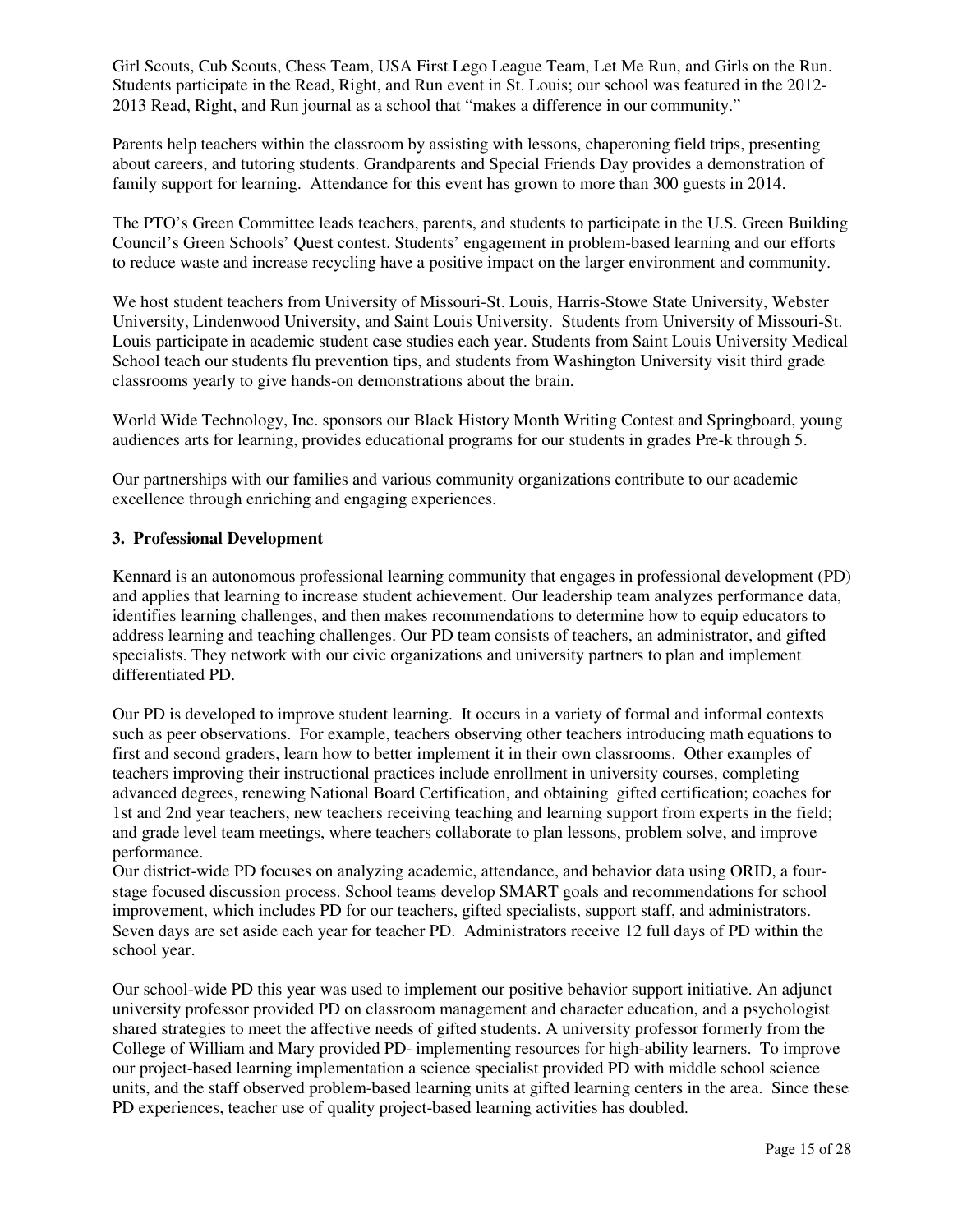PD focus for the administrator is leadership. A book study includes Leverage Leadership and SWITCH. A field experience included observing high performing schools. Due to this PD, the principal developed an insight into what it takes to build an exceptional school which resulted in more teacher leaders collaborating in the building as evidenced by the number of grade-level team leaders and our expanded leadership team.

A diversity of PD approaches improves our instructional practices and increases student learning.

#### **4. School Leadership**

Student learning and achievement are top priorities in our professional learning community. The leadership committee facilitates the implementation of Kennard's shared mission, vision, and commitments. Its members make many of the schools' recommendations that directly impact our improvement goals of student achievement, attendance, and behavior. This committee is comprised of representatives from each grade level, related arts, a building substitute, gifted specialists, the counselor, a parent, and the principal. The leadership committee actively reviews school policies and procedures to ensure continuous best practices; taking into consideration student needs and parent input. This committee decided to adopt new gifted resources to support the needs of their students, which increased student engagement and success. The leadership committee also promotes collaboration between other committees such as character education, positive behavior, and the professional development committee.

We have more than 12 school committees that help make leadership decisions. Since the purpose of our committees is to explore issues and seek suggestions for ways of improving our existing school programs, all staff members are encouraged to join. Our Committee Coordinator begins recruiting in early August, and a list of committees and descriptors are available the last month of school.

Our grade level teams are vertically aligned and led by teacher leaders. The weekly team meeting agenda imbeds our professional learning community's Four Corollary Questions: What do we expect students to learn? How will we know when they have learned it? How will we respond when they don't learn? How will we respond when they already know it? This keeps the focus of each meeting on student learning.

The school's motto, "I'll strive for excellence in all that I do; I'll be the best me and you be the best you!" is the blueprint for our school leadership. Kennard is led by a strong servant leader. The principal provides opportunities for teachers to lead and supports them. The principal is highly visible within the learning community and is available to students, staff, and parents. A professional and respected leader of the Kennard community, the principal supports individuals at both the school and district level who have the potential to direct others' learning.

Shared school leadership effectively creates a bridge between all sectors of Kennard, increasing student achievement, communication, collaboration, and decision-making in our learning community.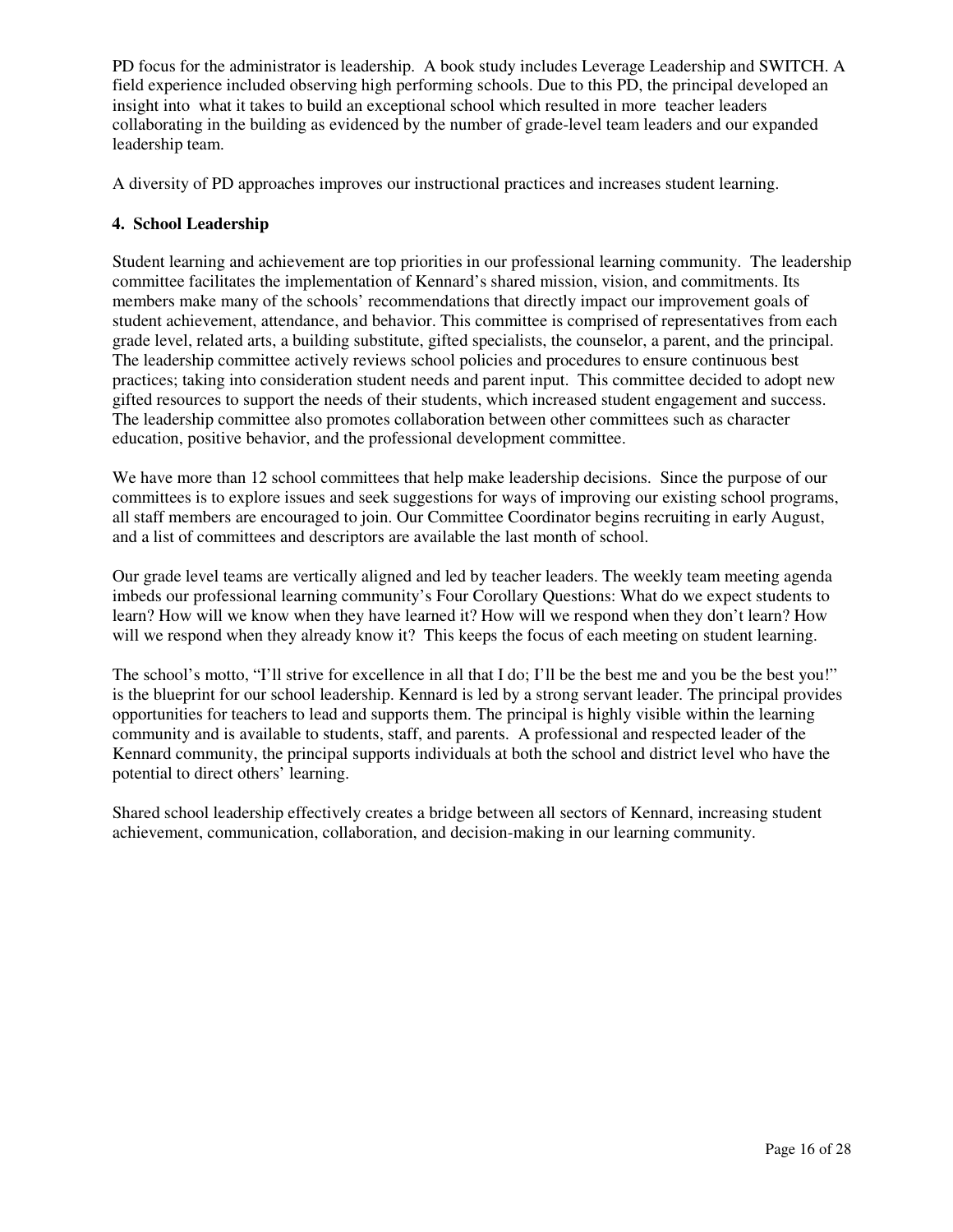| <b>Subject:</b> Math                | <b>Test:</b> Missouri Assessment Program Grade |
|-------------------------------------|------------------------------------------------|
|                                     | Level Assessment                               |
| <b>All Students Tested/Grade: 3</b> | <b>Edition/Publication Year: 2014</b>          |
| <b>Publisher: CTB/McGraw-Hill</b>   |                                                |

| School Year                      | 2013-2014      | 2012-2013    | 2011-2012        | 2010-2011      | 2009-2010      |
|----------------------------------|----------------|--------------|------------------|----------------|----------------|
| Testing month                    | Apr            | Apr          | Apr              | Apr            | Apr            |
| <b>SCHOOL SCORES*</b>            |                |              |                  |                |                |
| Proficient and above             | 88             | 94           | 89               | 81             | 83             |
| Advanced                         | 41             | 38           | 48               | 24             | 36             |
| Number of students tested        | 68             | 72           | 56               | 59             | 66             |
| Percent of total students tested | 100            | 100          | 100              | 100            | 99             |
| Number of students tested with   |                |              |                  |                |                |
| alternative assessment           |                |              |                  |                |                |
| % of students tested with        | $\overline{0}$ | $\mathbf{0}$ | $\boldsymbol{0}$ | $\mathbf{0}$   | $\overline{0}$ |
| alternative assessment           |                |              |                  |                |                |
| <b>SUBGROUP SCORES</b>           |                |              |                  |                |                |
| 1. Free and Reduced-Price        |                |              |                  |                |                |
| Meals/Socio-Economic/            |                |              |                  |                |                |
| <b>Disadvantaged Students</b>    |                |              |                  |                |                |
| Proficient and above             | 83             | 95           | 90               | 79             | 75             |
| Advanced                         | 22             | 16           | 40               | 11             | 25             |
| Number of students tested        | 23             | 19           | 10               | 19             | 20             |
| 2. Students receiving Special    |                |              |                  |                |                |
| <b>Education</b>                 |                |              |                  |                |                |
| Proficient and above             |                |              |                  |                |                |
| Advanced                         |                |              |                  |                |                |
| Number of students tested        |                |              |                  |                |                |
| 3. English Language Learner      |                |              |                  |                |                |
| <b>Students</b>                  |                |              |                  |                |                |
| Proficient and above             |                |              |                  |                |                |
| Advanced                         |                |              |                  |                |                |
| Number of students tested        |                |              |                  |                |                |
| 4. Hispanic or Latino            |                |              |                  |                |                |
| <b>Students</b>                  |                |              |                  |                |                |
| Proficient and above             |                |              |                  |                |                |
| Advanced                         |                |              |                  |                |                |
| Number of students tested        |                |              |                  |                |                |
| 5. African-American              |                |              |                  |                |                |
| <b>Students</b>                  |                |              |                  |                |                |
| Proficient and above             | 78             | 90           | 86               | 65             | 74             |
| Advanced                         | 35             | 28           | 43               | $\overline{4}$ | 17             |
| Number of students tested        | 23             | 29           | 14               | 26             | 23             |
| <b>6. Asian Students</b>         |                |              |                  |                |                |
| Proficient and above             |                |              |                  |                |                |
| Advanced                         |                |              |                  |                |                |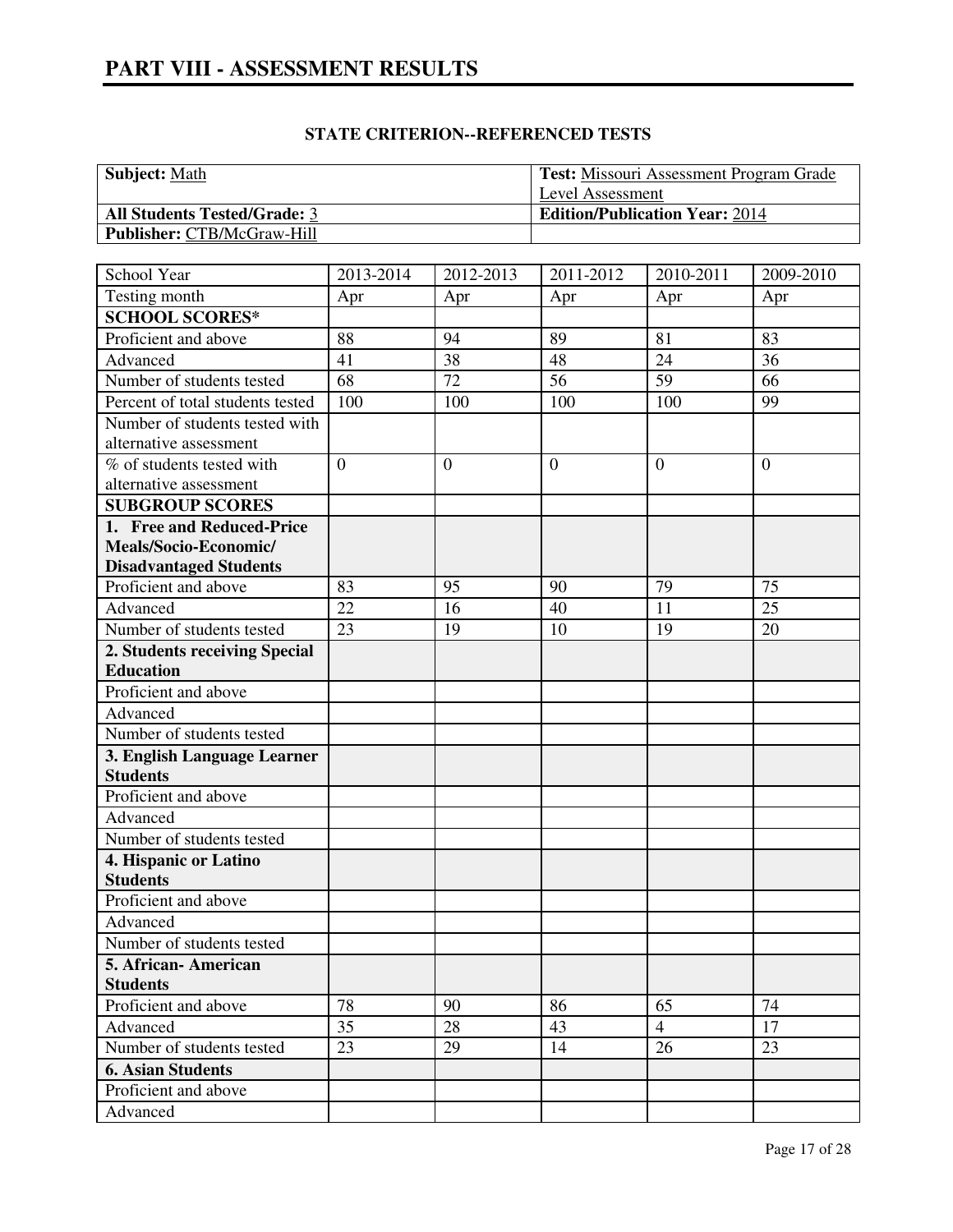| School Year                      | 2013-2014 | 2012-2013 | 2011-2012 | 2010-2011 | 2009-2010 |
|----------------------------------|-----------|-----------|-----------|-----------|-----------|
| Number of students tested        |           |           |           |           |           |
| 7. American Indian or            |           |           |           |           |           |
| <b>Alaska Native Students</b>    |           |           |           |           |           |
| Proficient and above             |           |           |           |           |           |
| Advanced                         |           |           |           |           |           |
| Number of students tested        |           |           |           |           |           |
| 8. Native Hawaiian or other      |           |           |           |           |           |
| <b>Pacific Islander Students</b> |           |           |           |           |           |
| Proficient and above             |           |           |           |           |           |
| Advanced                         |           |           |           |           |           |
| Number of students tested        |           |           |           |           |           |
| 9. White Students                |           |           |           |           |           |
| Proficient and above             | 91        | 97        | 89        | 93        | 85        |
| Advanced                         | 41        | 47        | 51        | 36        | 44        |
| Number of students tested        | 34        | 38        | 35        | 28        | 34        |
| 10. Two or More Races            |           |           |           |           |           |
| identified Students              |           |           |           |           |           |
| Proficient and above             |           |           |           |           |           |
| Advanced                         |           |           |           |           |           |
| Number of students tested        |           |           |           |           |           |
| 11. Other 1: Other 1             |           |           |           |           |           |
| Proficient and above             |           |           |           |           |           |
| Advanced                         |           |           |           |           |           |
| Number of students tested        |           |           |           |           |           |
| 12. Other 2: Other 2             |           |           |           |           |           |
| Proficient and above             |           |           |           |           |           |
| Advanced                         |           |           |           |           |           |
| Number of students tested        |           |           |           |           |           |
| 13. Other 3: Other 3             |           |           |           |           |           |
| Proficient and above             |           |           |           |           |           |
| Advanced                         |           |           |           |           |           |
| Number of students tested        |           |           |           |           |           |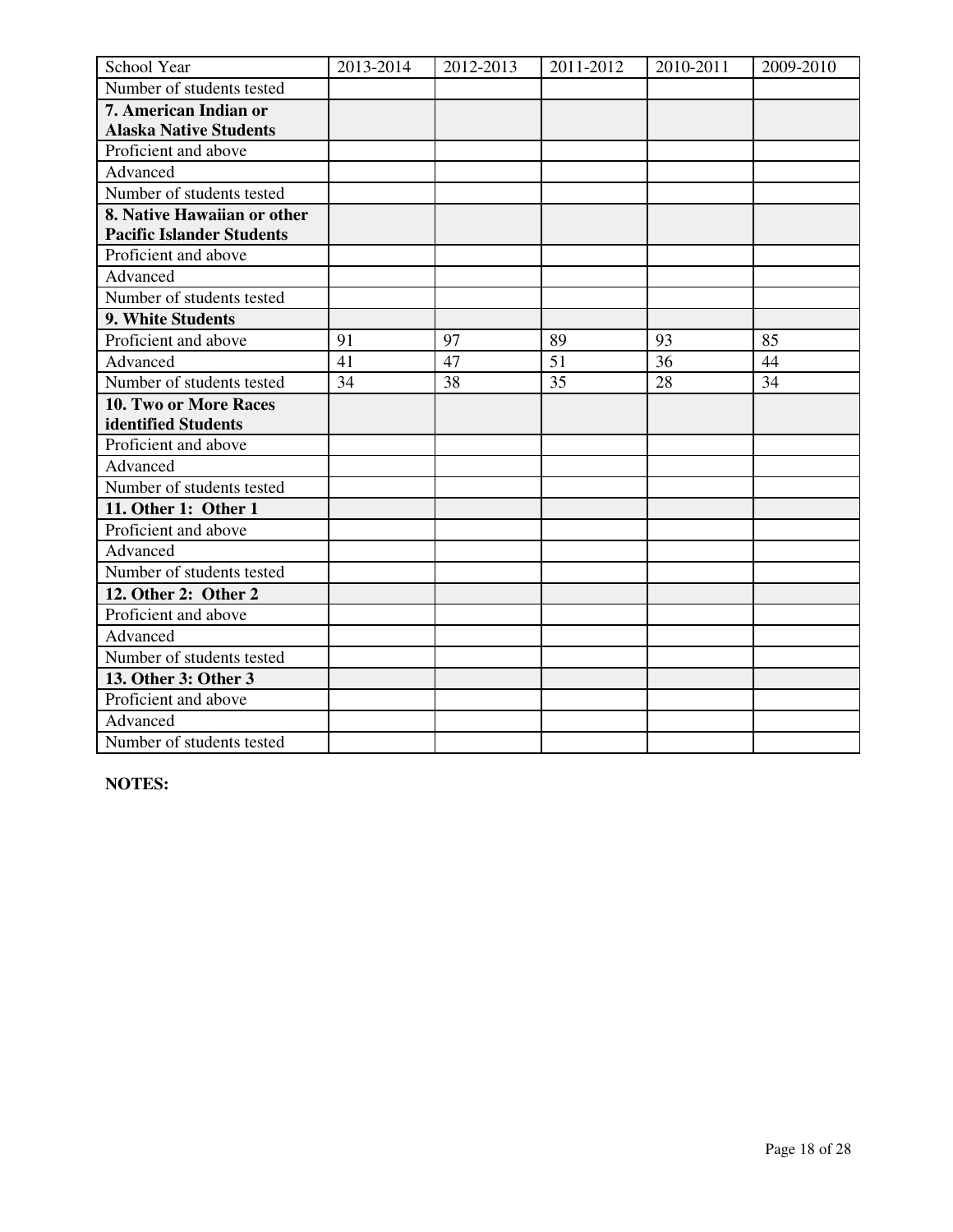| <b>Subject: Math</b>                | <b>Test:</b> Missouri Assessment Program Grade |
|-------------------------------------|------------------------------------------------|
|                                     | Level Assessment                               |
| <b>All Students Tested/Grade: 4</b> | <b>Edition/Publication Year: 2014</b>          |
| <b>Publisher: CTB/McGraw-Hill</b>   |                                                |

| School Year                                            | 2013-2014      | 2012-2013      | 2011-2012            | 2010-2011      | 2009-2010      |
|--------------------------------------------------------|----------------|----------------|----------------------|----------------|----------------|
| Testing month                                          | Apr            | Apr            | Apr                  | Apr            | Apr            |
| <b>SCHOOL SCORES*</b>                                  |                |                |                      |                |                |
| Proficient and above                                   | 92             | 88             | 83                   | 93             | 89             |
| Advanced                                               | 40             | 48             | 24                   | 41             | 30             |
| Number of students tested                              | 77             | 67             | 59                   | 59             | 80             |
| Percent of total students tested                       | 100            | 100            | 100                  | 100            | 100            |
| Number of students tested with                         |                |                |                      |                |                |
| alternative assessment                                 |                |                |                      |                |                |
| % of students tested with                              | $\overline{0}$ | $\overline{0}$ | $\mathbf{0}$         | $\overline{0}$ | $\overline{0}$ |
| alternative assessment                                 |                |                |                      |                |                |
| <b>SUBGROUP SCORES</b>                                 |                |                |                      |                |                |
| 1. Free and Reduced-Price                              |                |                |                      |                |                |
| Meals/Socio-Economic/                                  |                |                |                      |                |                |
| <b>Disadvantaged Students</b>                          |                |                |                      |                |                |
| Proficient and above                                   | 78             | 77             | 75                   | 100            | 82             |
| Advanced                                               | 22             | 29             | 17                   | 40             | 18             |
| Number of students tested                              | 23             | 17             | 24                   | 15             | 28             |
| 2. Students receiving Special                          |                |                |                      |                |                |
| <b>Education</b>                                       |                |                |                      |                |                |
| Proficient and above                                   |                |                |                      |                |                |
| Advanced                                               |                |                |                      |                |                |
| Number of students tested                              |                |                |                      |                |                |
| 3. English Language Learner                            |                |                |                      |                |                |
| <b>Students</b>                                        |                |                |                      |                |                |
| Proficient and above                                   |                |                |                      |                |                |
| Advanced                                               |                |                |                      |                |                |
| Number of students tested                              |                |                |                      |                |                |
| 4. Hispanic or Latino                                  |                |                |                      |                |                |
| <b>Students</b>                                        |                |                |                      |                |                |
| Proficient and above                                   |                |                |                      |                |                |
| Advanced                                               |                |                |                      |                |                |
| Number of students tested                              |                |                |                      |                |                |
| 5. African-American                                    |                |                |                      |                |                |
| <b>Students</b>                                        |                |                |                      |                |                |
| Proficient and above                                   | 84             | 79             | 67<br>$\overline{7}$ | 90             | 83             |
| Advanced                                               | 22             | 32             |                      | 25             | 17             |
| Number of students tested                              | 32             | 19             | 27                   | 20             | 35             |
| <b>6. Asian Students</b>                               |                |                |                      |                |                |
| Proficient and above                                   |                |                |                      |                |                |
| Advanced                                               |                |                |                      |                |                |
| Number of students tested                              |                |                |                      |                |                |
| 7. American Indian or<br><b>Alaska Native Students</b> |                |                |                      |                |                |
| Proficient and above                                   |                |                |                      |                |                |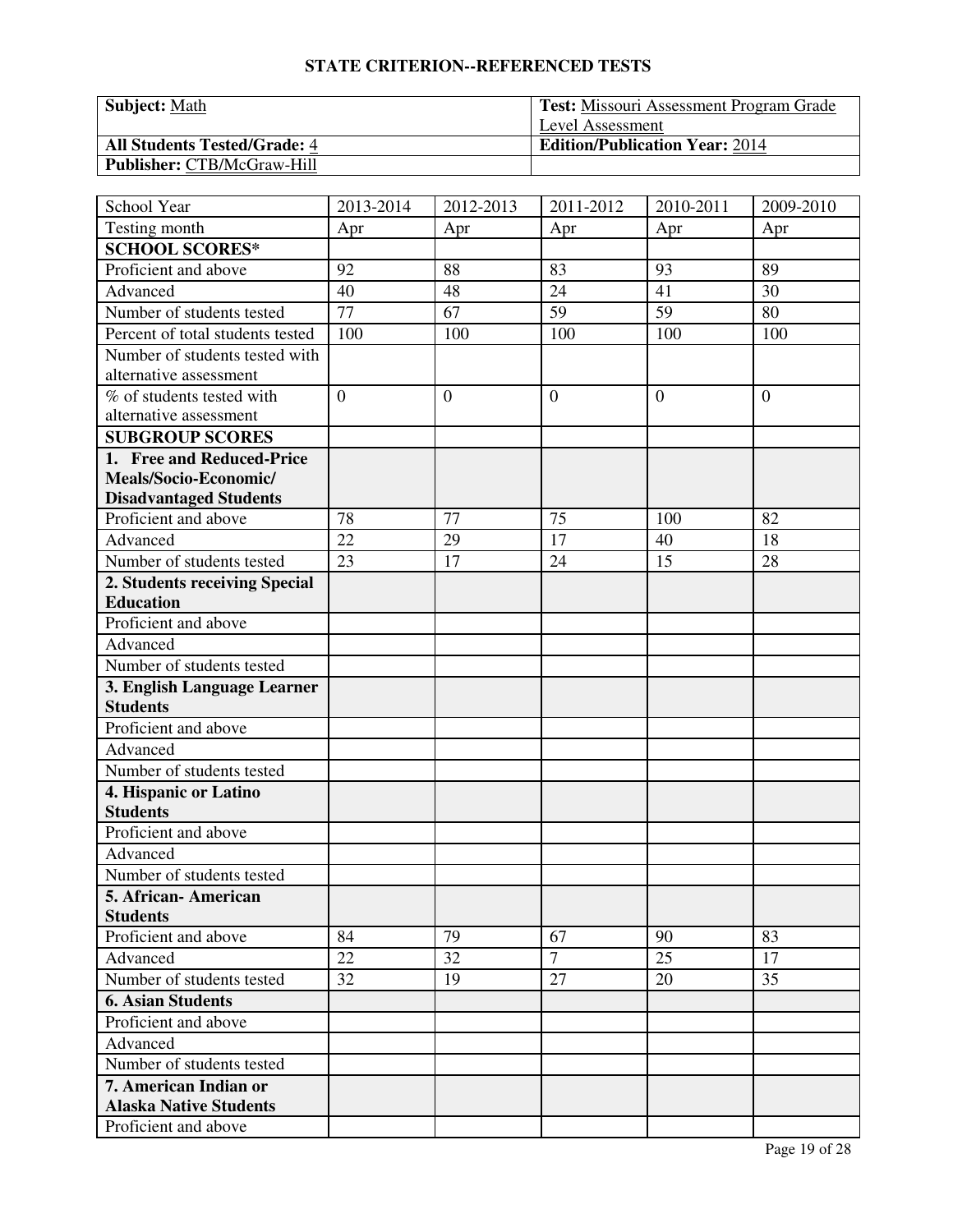| School Year                      | 2013-2014 | 2012-2013 | 2011-2012 | 2010-2011 | 2009-2010 |
|----------------------------------|-----------|-----------|-----------|-----------|-----------|
| Advanced                         |           |           |           |           |           |
| Number of students tested        |           |           |           |           |           |
| 8. Native Hawaiian or other      |           |           |           |           |           |
| <b>Pacific Islander Students</b> |           |           |           |           |           |
| Proficient and above             |           |           |           |           |           |
| Advanced                         |           |           |           |           |           |
| Number of students tested        |           |           |           |           |           |
| 9. White Students                |           |           |           |           |           |
| Proficient and above             | 97        | 93        | 96        | 94        | 95        |
| Advanced                         | 56        | 50        | 39        | 52        | 34        |
| Number of students tested        | 39        | 40        | 26        | 31        | 38        |
| 10. Two or More Races            |           |           |           |           |           |
| identified Students              |           |           |           |           |           |
| Proficient and above             |           |           |           |           |           |
| Advanced                         |           |           |           |           |           |
| Number of students tested        |           |           |           |           |           |
| 11. Other 1: Other 1             |           |           |           |           |           |
| Proficient and above             |           |           |           |           |           |
| Advanced                         |           |           |           |           |           |
| Number of students tested        |           |           |           |           |           |
| 12. Other 2: Other 2             |           |           |           |           |           |
| Proficient and above             |           |           |           |           |           |
| Advanced                         |           |           |           |           |           |
| Number of students tested        |           |           |           |           |           |
| 13. Other 3: Other 3             |           |           |           |           |           |
| Proficient and above             |           |           |           |           |           |
| Advanced                         |           |           |           |           |           |
| Number of students tested        |           |           |           |           |           |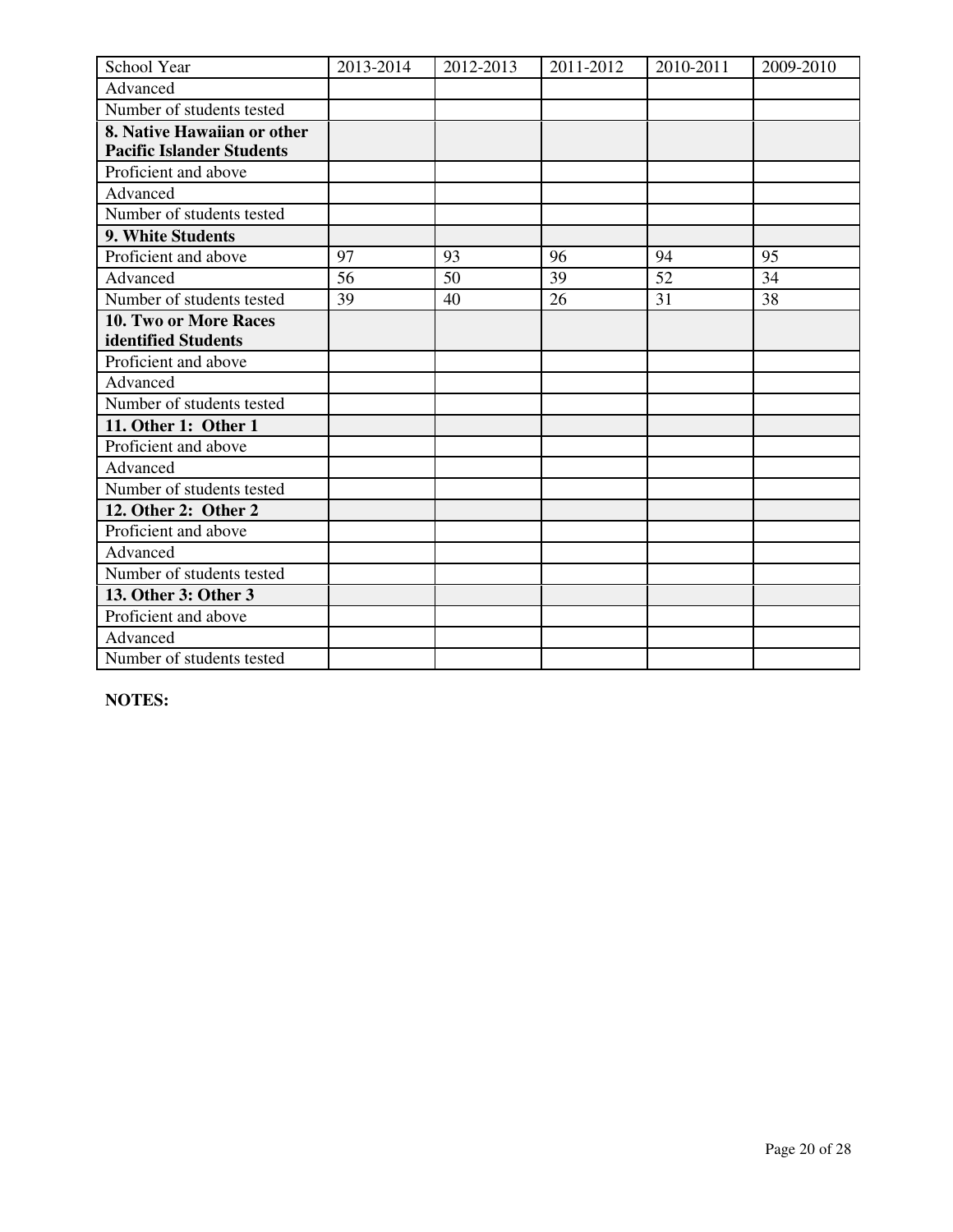| <b>Subject: Math</b>                | <b>Test:</b> Missouri Assessment Program Grade |
|-------------------------------------|------------------------------------------------|
|                                     | Level Assessment                               |
| <b>All Students Tested/Grade: 5</b> | <b>Edition/Publication Year: 2014</b>          |
| <b>Publisher: CTB/McGraw-Hill</b>   |                                                |

| School Year                      | 2013-2014      | 2012-2013 | 2011-2012      | 2010-2011 | 2009-2010      |
|----------------------------------|----------------|-----------|----------------|-----------|----------------|
| Testing month                    | Apr            | Apr       | Apr            | Apr       | Apr            |
| <b>SCHOOL SCORES*</b>            |                |           |                |           |                |
| Proficient and above             | 90             | 92        | 95             | 92        | 92             |
| Advanced                         | 70             | 52        | 56             | 49        | 40             |
| Number of students tested        | 71             | 64        | 59             | 75        | 76             |
| Percent of total students tested | 100            | 100       | 100            | 100       | 100            |
| Number of students tested with   |                |           |                |           |                |
| alternative assessment           |                |           |                |           |                |
| % of students tested with        | $\overline{0}$ | $\theta$  | $\overline{0}$ | $\theta$  | $\overline{0}$ |
| alternative assessment           |                |           |                |           |                |
| <b>SUBGROUP SCORES</b>           |                |           |                |           |                |
| 1. Free and Reduced-Price        |                |           |                |           |                |
| Meals/Socio-Economic/            |                |           |                |           |                |
| <b>Disadvantaged Students</b>    |                |           |                |           |                |
| Proficient and above             | 83             | 86        | 100            | 86        | 92             |
| Advanced                         | 61             | 36        | 71             | 36        | 36             |
| Number of students tested        | 18             | 22        | 14             | 22        | 39             |
| 2. Students receiving Special    |                |           |                |           |                |
| <b>Education</b>                 |                |           |                |           |                |
| Proficient and above             |                |           |                |           |                |
| Advanced                         |                |           |                |           |                |
| Number of students tested        |                |           |                |           |                |
| 3. English Language Learner      |                |           |                |           |                |
| <b>Students</b>                  |                |           |                |           |                |
| Proficient and above             |                |           |                |           |                |
| Advanced                         |                |           |                |           |                |
| Number of students tested        |                |           |                |           |                |
| 4. Hispanic or Latino            |                |           |                |           |                |
| <b>Students</b>                  |                |           |                |           |                |
| Proficient and above             |                |           |                |           |                |
| Advanced                         |                |           |                |           |                |
| Number of students tested        |                |           |                |           |                |
| 5. African- American             |                |           |                |           |                |
| <b>Students</b>                  |                |           |                |           |                |
| Proficient and above             | 78             | 83        | 85             | 84        | 88             |
| Advanced                         | 56             | 21        | 30             | 32        | 30             |
| Number of students tested        | 18             | 29        | 20             | 31        | 40             |
| <b>6. Asian Students</b>         |                |           |                |           |                |
| Proficient and above             |                |           |                |           |                |
| Advanced                         |                |           |                |           |                |
| Number of students tested        |                |           |                |           |                |
| 7. American Indian or            |                |           |                |           |                |
| <b>Alaska Native Students</b>    |                |           |                |           |                |
| Proficient and above             |                |           |                |           |                |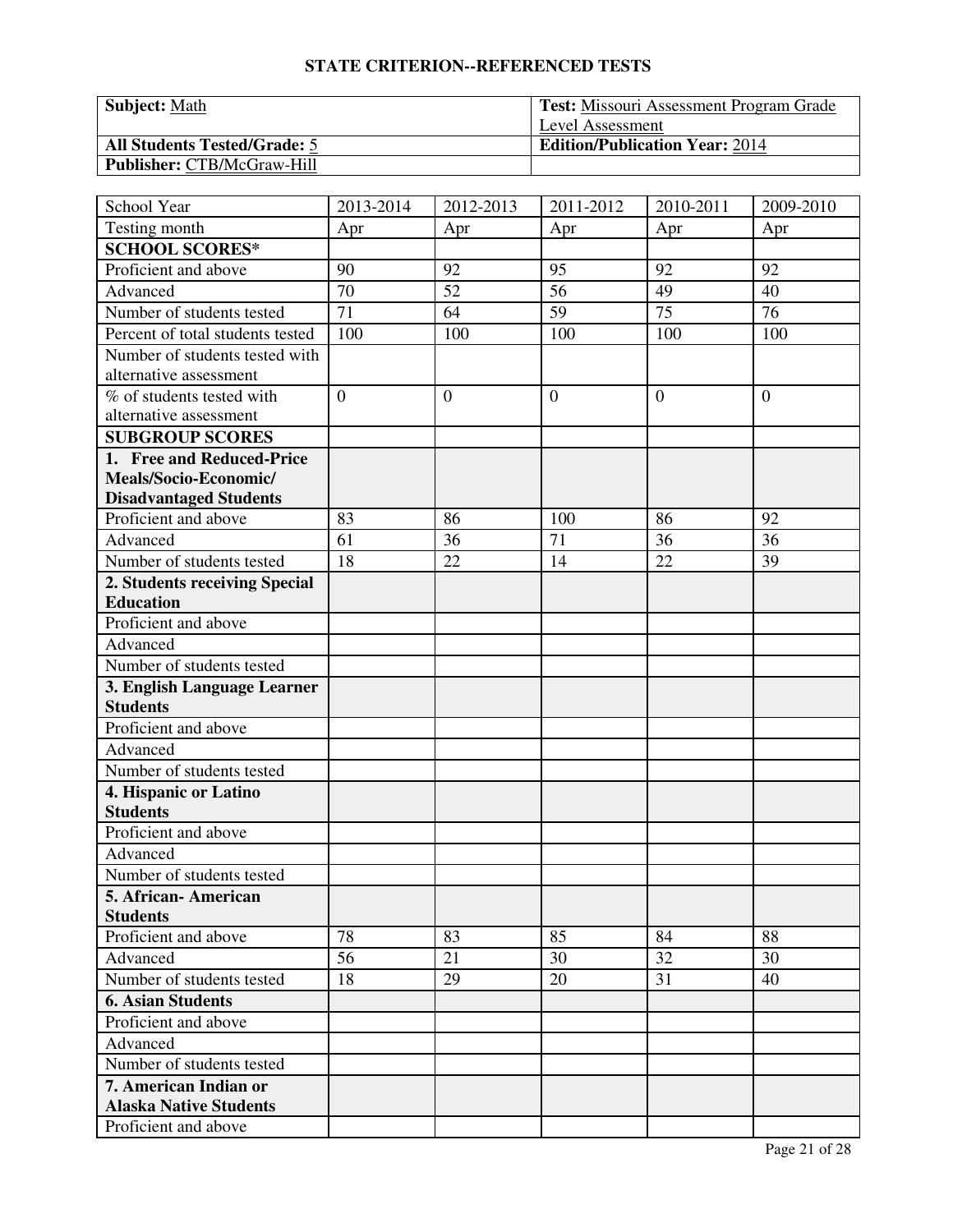| School Year                      | 2013-2014 | 2012-2013 | 2011-2012 | 2010-2011 | 2009-2010 |
|----------------------------------|-----------|-----------|-----------|-----------|-----------|
| Advanced                         |           |           |           |           |           |
| Number of students tested        |           |           |           |           |           |
| 8. Native Hawaiian or other      |           |           |           |           |           |
| <b>Pacific Islander Students</b> |           |           |           |           |           |
| Proficient and above             |           |           |           |           |           |
| Advanced                         |           |           |           |           |           |
| Number of students tested        |           |           |           |           |           |
| 9. White Students                |           |           |           |           |           |
| Proficient and above             | 96        | 100       | 100       | 97        | 97        |
| Advanced                         | 73        | 76        | 66        | 58        | 52        |
| Number of students tested        | 45        | 29        | 32        | 38        | 31        |
| 10. Two or More Races            |           |           |           |           |           |
| identified Students              |           |           |           |           |           |
| Proficient and above             |           |           |           |           |           |
| Advanced                         |           |           |           |           |           |
| Number of students tested        |           |           |           |           |           |
| 11. Other 1: Other 1             |           |           |           |           |           |
| Proficient and above             |           |           |           |           |           |
| Advanced                         |           |           |           |           |           |
| Number of students tested        |           |           |           |           |           |
| 12. Other 2: Other 2             |           |           |           |           |           |
| Proficient and above             |           |           |           |           |           |
| Advanced                         |           |           |           |           |           |
| Number of students tested        |           |           |           |           |           |
| 13. Other 3: Other 3             |           |           |           |           |           |
| Proficient and above             |           |           |           |           |           |
| Advanced                         |           |           |           |           |           |
| Number of students tested        |           |           |           |           |           |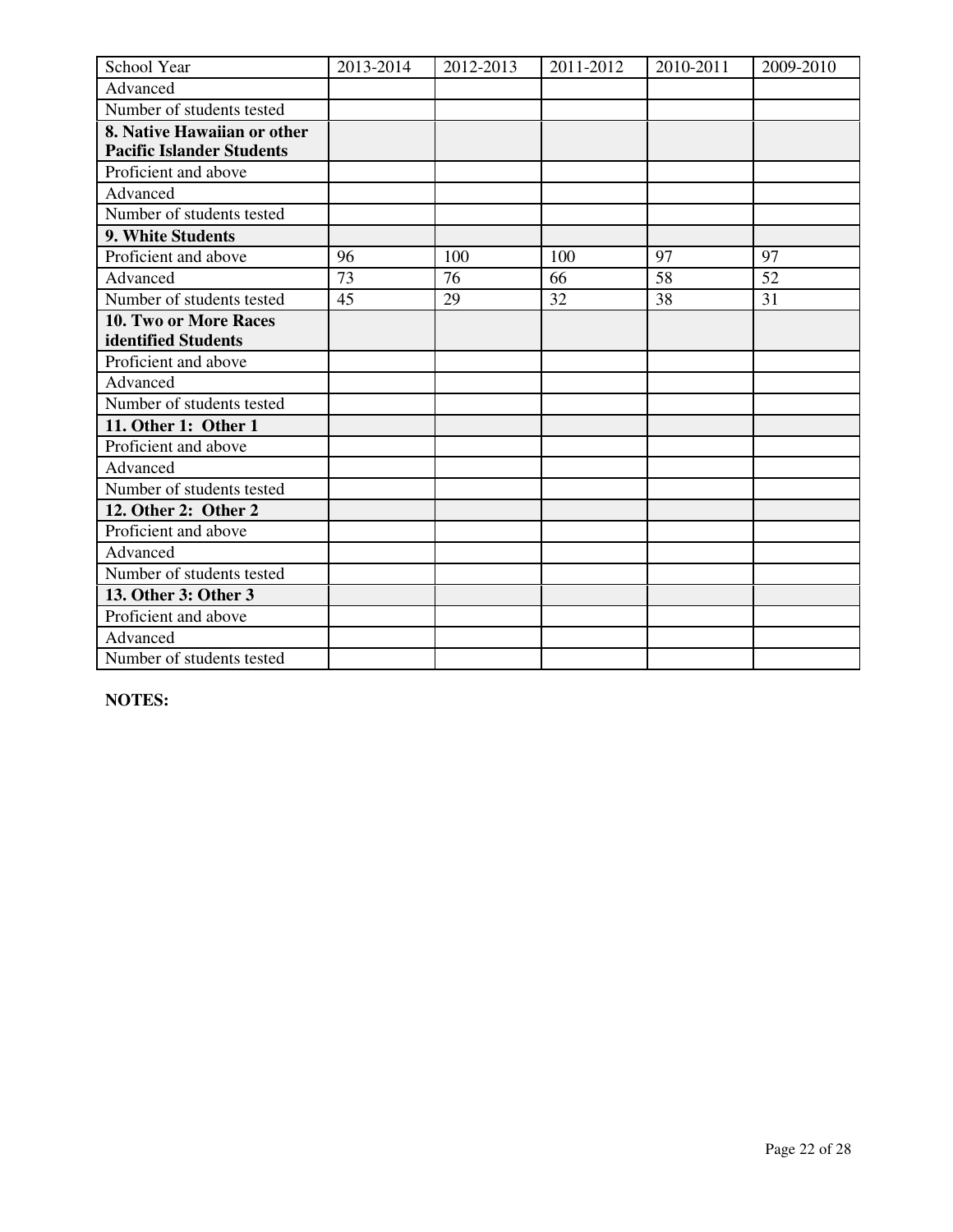| <b>Subject:</b> Reading/ELA         | <b>Test:</b> Missouri Assessment Program Grade |
|-------------------------------------|------------------------------------------------|
|                                     | Level Assessment                               |
| <b>All Students Tested/Grade: 3</b> | <b>Edition/Publication Year: 2014</b>          |
| <b>Publisher: CTB/McGraw-Hill</b>   |                                                |

| School Year                                            | 2013-2014      | 2012-2013        | 2011-2012    | 2010-2011 | 2009-2010      |
|--------------------------------------------------------|----------------|------------------|--------------|-----------|----------------|
| Testing month                                          | Apr            | Apr              | Apr          | Apr       | Apr            |
| <b>SCHOOL SCORES*</b>                                  |                |                  |              |           |                |
| Proficient and above                                   | 84             | 96               | 91           | 75        | 90             |
| Advanced                                               | 49             | 72               | 64           | 49        | 52             |
| Number of students tested                              | 68             | 72               | 56           | 59        | 67             |
| Percent of total students tested                       | 100            | 100              | 100          | 100       | 100            |
| Number of students tested with                         |                |                  |              |           |                |
| alternative assessment                                 |                |                  |              |           |                |
| % of students tested with                              | $\overline{0}$ | $\boldsymbol{0}$ | $\mathbf{0}$ | $\theta$  | $\overline{0}$ |
| alternative assessment                                 |                |                  |              |           |                |
| <b>SUBGROUP SCORES</b>                                 |                |                  |              |           |                |
| 1. Free and Reduced-Price                              |                |                  |              |           |                |
| Meals/Socio-Economic/                                  |                |                  |              |           |                |
| <b>Disadvantaged Students</b>                          |                |                  |              |           |                |
| Proficient and above                                   | 74             | 90               | 100          | 79        | 85             |
| Advanced                                               | 35             | 74               | 60           | 42        | 45             |
| Number of students tested                              | 23             | 19               | 10           | 19        | 20             |
| 2. Students receiving Special                          |                |                  |              |           |                |
| <b>Education</b>                                       |                |                  |              |           |                |
| Proficient and above                                   |                |                  |              |           |                |
| Advanced                                               |                |                  |              |           |                |
| Number of students tested                              |                |                  |              |           |                |
| 3. English Language Learner                            |                |                  |              |           |                |
| <b>Students</b>                                        |                |                  |              |           |                |
| Proficient and above                                   |                |                  |              |           |                |
| Advanced                                               |                |                  |              |           |                |
| Number of students tested                              |                |                  |              |           |                |
| 4. Hispanic or Latino                                  |                |                  |              |           |                |
| <b>Students</b>                                        |                |                  |              |           |                |
| Proficient and above                                   |                |                  |              |           |                |
| Advanced                                               |                |                  |              |           |                |
| Number of students tested                              |                |                  |              |           |                |
| 5. African-American                                    |                |                  |              |           |                |
| <b>Students</b>                                        |                |                  |              |           |                |
| Proficient and above                                   | 65             | 90               | 93           | 65        | 87             |
| Advanced                                               | 26             | 62               | 43           | 27        | 35             |
| Number of students tested                              | 23             | 29               | 14           | 26        | 23             |
| <b>6. Asian Students</b>                               |                |                  |              |           |                |
| Proficient and above                                   |                |                  |              |           |                |
| Advanced                                               |                |                  |              |           |                |
| Number of students tested                              |                |                  |              |           |                |
| 7. American Indian or<br><b>Alaska Native Students</b> |                |                  |              |           |                |
| Proficient and above                                   |                |                  |              |           |                |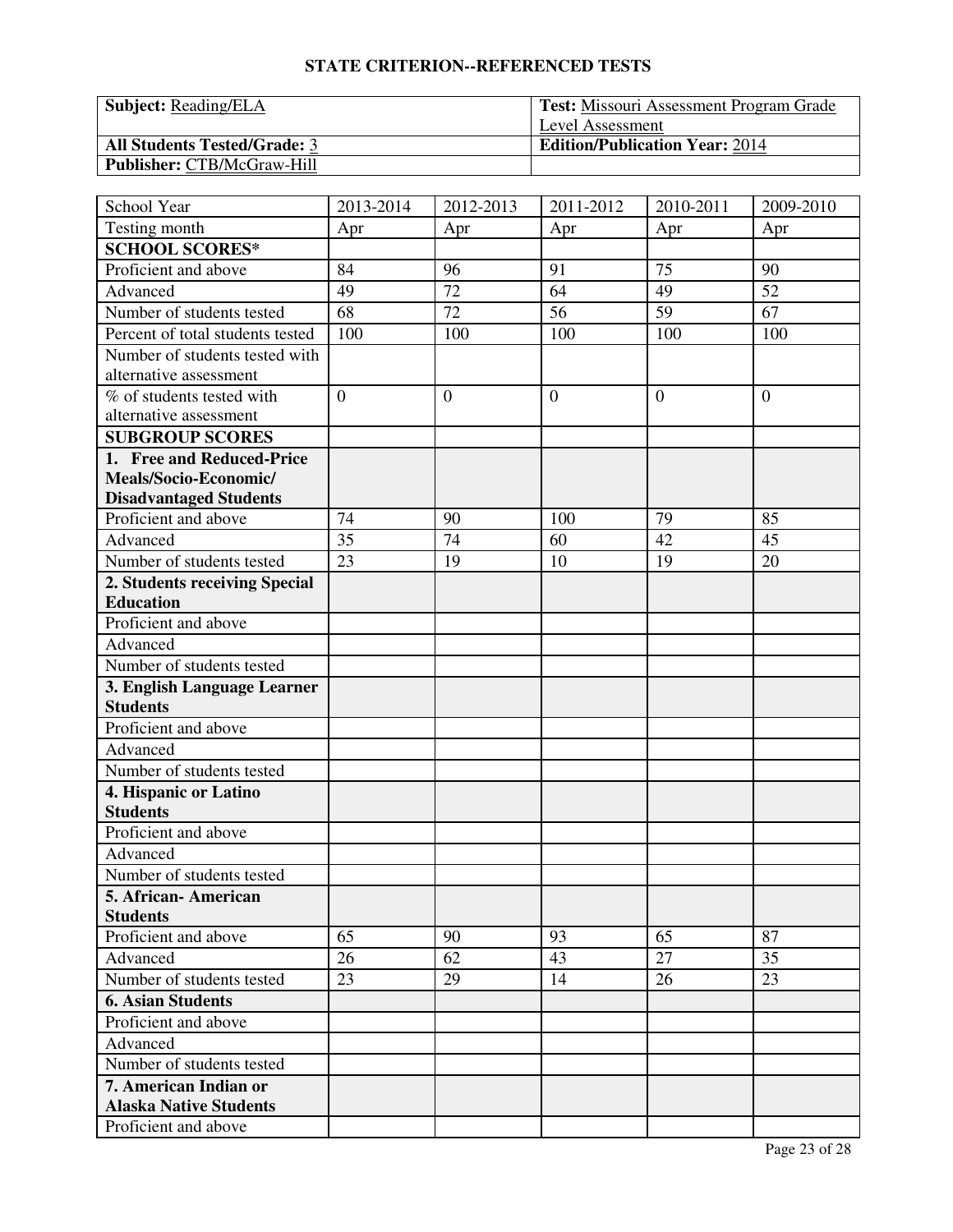| School Year                      | 2013-2014 | 2012-2013 | 2011-2012 | 2010-2011 | 2009-2010 |
|----------------------------------|-----------|-----------|-----------|-----------|-----------|
| Advanced                         |           |           |           |           |           |
| Number of students tested        |           |           |           |           |           |
| 8. Native Hawaiian or other      |           |           |           |           |           |
| <b>Pacific Islander Students</b> |           |           |           |           |           |
| Proficient and above             |           |           |           |           |           |
| Advanced                         |           |           |           |           |           |
| Number of students tested        |           |           |           |           |           |
| 9. White Students                |           |           |           |           |           |
| Proficient and above             | 97        | 100       | 91        | 79        | 94        |
| Advanced                         | 62        | 79        | 69        | 71        | 63        |
| Number of students tested        | 34        | 38        | 35        | 28        | 35        |
| <b>10. Two or More Races</b>     |           |           |           |           |           |
| identified Students              |           |           |           |           |           |
| Proficient and above             |           |           |           |           |           |
| Advanced                         |           |           |           |           |           |
| Number of students tested        |           |           |           |           |           |
| 11. Other 1: Other 1             |           |           |           |           |           |
| Proficient and above             |           |           |           |           |           |
| Advanced                         |           |           |           |           |           |
| Number of students tested        |           |           |           |           |           |
| 12. Other 2: Other 2             |           |           |           |           |           |
| Proficient and above             |           |           |           |           |           |
| Advanced                         |           |           |           |           |           |
| Number of students tested        |           |           |           |           |           |
| 13. Other 3: Other 3             |           |           |           |           |           |
| Proficient and above             |           |           |           |           |           |
| Advanced                         |           |           |           |           |           |
| Number of students tested        |           |           |           |           |           |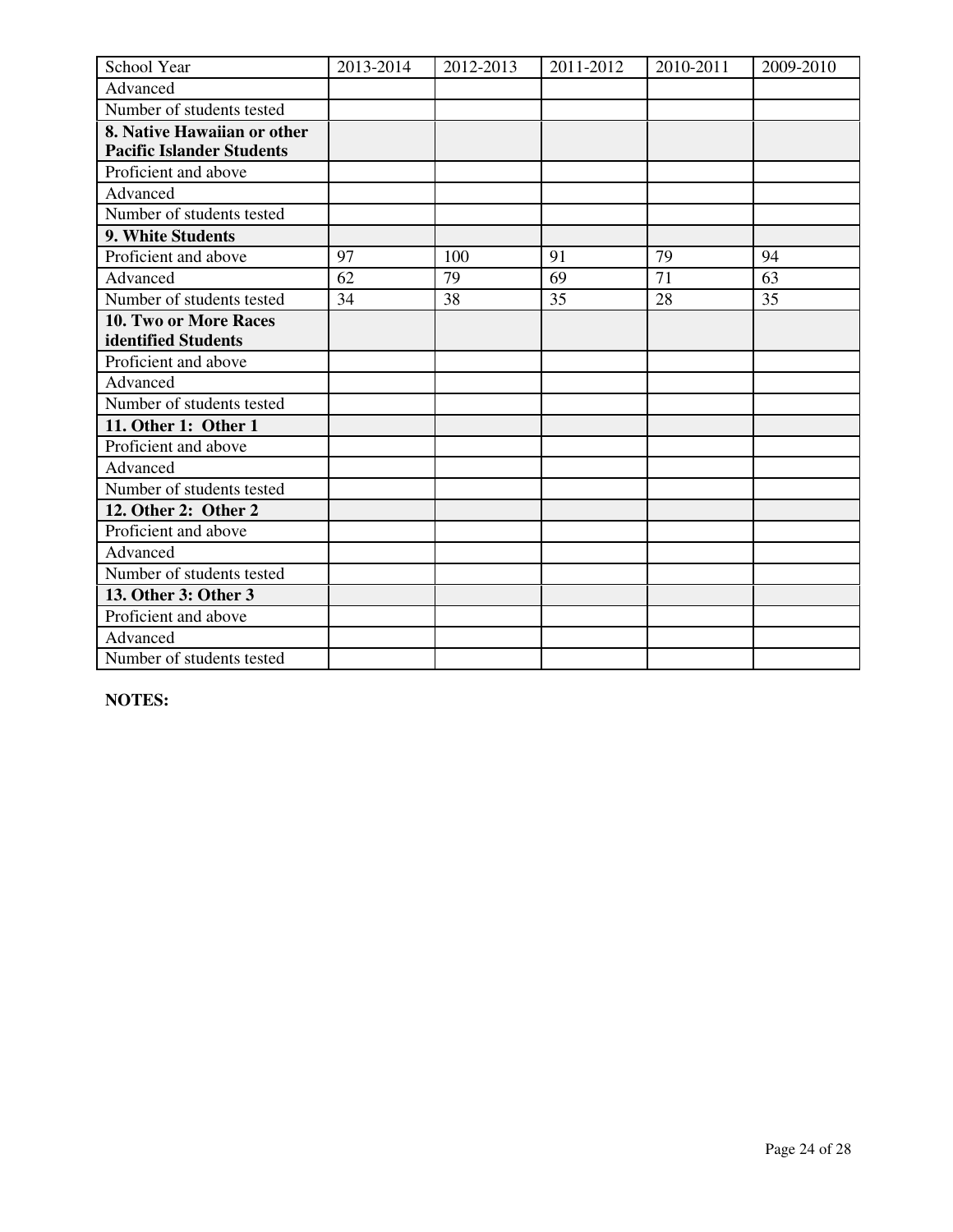| <b>Subject:</b> Reading/ELA         | <b>Test:</b> Missouri Assessment Program Grade |
|-------------------------------------|------------------------------------------------|
|                                     | Level Assessment                               |
| <b>All Students Tested/Grade: 4</b> | <b>Edition/Publication Year: 2014</b>          |
| <b>Publisher: CTB/McGraw-Hill</b>   |                                                |

| School Year                                            | 2013-2014      | 2012-2013        | 2011-2012    | 2010-2011 | 2009-2010      |
|--------------------------------------------------------|----------------|------------------|--------------|-----------|----------------|
| Testing month                                          | Apr            | Apr              | Apr          | Apr       | Apr            |
| <b>SCHOOL SCORES*</b>                                  |                |                  |              |           |                |
| Proficient and above                                   | 94             | 99               | 95           | 95        | 94             |
| Advanced                                               | 62             | 78               | 64           | 58        | 65             |
| Number of students tested                              | 77             | 67               | 59           | 59        | 80             |
| Percent of total students tested                       | 100            | 100              | 100          | 100       | 100            |
| Number of students tested with                         |                |                  |              |           |                |
| alternative assessment                                 |                |                  |              |           |                |
| % of students tested with                              | $\overline{0}$ | $\boldsymbol{0}$ | $\mathbf{0}$ | $\theta$  | $\overline{0}$ |
| alternative assessment                                 |                |                  |              |           |                |
| <b>SUBGROUP SCORES</b>                                 |                |                  |              |           |                |
| 1. Free and Reduced-Price                              |                |                  |              |           |                |
| Meals/Socio-Economic/                                  |                |                  |              |           |                |
| <b>Disadvantaged Students</b>                          |                |                  |              |           |                |
| Proficient and above                                   | 87             | 94               | 96           | 93        | 93             |
| Advanced                                               | 44             | 53               | 58           | 47        | 46             |
| Number of students tested                              | 23             | 17               | 24           | 15        | 28             |
| 2. Students receiving Special                          |                |                  |              |           |                |
| <b>Education</b>                                       |                |                  |              |           |                |
| Proficient and above                                   |                |                  |              |           |                |
| Advanced                                               |                |                  |              |           |                |
| Number of students tested                              |                |                  |              |           |                |
| 3. English Language Learner                            |                |                  |              |           |                |
| <b>Students</b>                                        |                |                  |              |           |                |
| Proficient and above                                   |                |                  |              |           |                |
| Advanced                                               |                |                  |              |           |                |
| Number of students tested                              |                |                  |              |           |                |
| 4. Hispanic or Latino                                  |                |                  |              |           |                |
| <b>Students</b>                                        |                |                  |              |           |                |
| Proficient and above                                   |                |                  |              |           |                |
| Advanced                                               |                |                  |              |           |                |
| Number of students tested                              |                |                  |              |           |                |
| 5. African-American                                    |                |                  |              |           |                |
| <b>Students</b>                                        |                |                  |              |           |                |
| Proficient and above                                   | 91             | 100              | 89           | 90        | 91             |
| Advanced                                               | 50             | 58               | 48           | 30        | 43             |
| Number of students tested                              | 32             | 19               | 27           | 20        | 35             |
| <b>6. Asian Students</b>                               |                |                  |              |           |                |
| Proficient and above                                   |                |                  |              |           |                |
| Advanced                                               |                |                  |              |           |                |
| Number of students tested                              |                |                  |              |           |                |
| 7. American Indian or<br><b>Alaska Native Students</b> |                |                  |              |           |                |
| Proficient and above                                   |                |                  |              |           |                |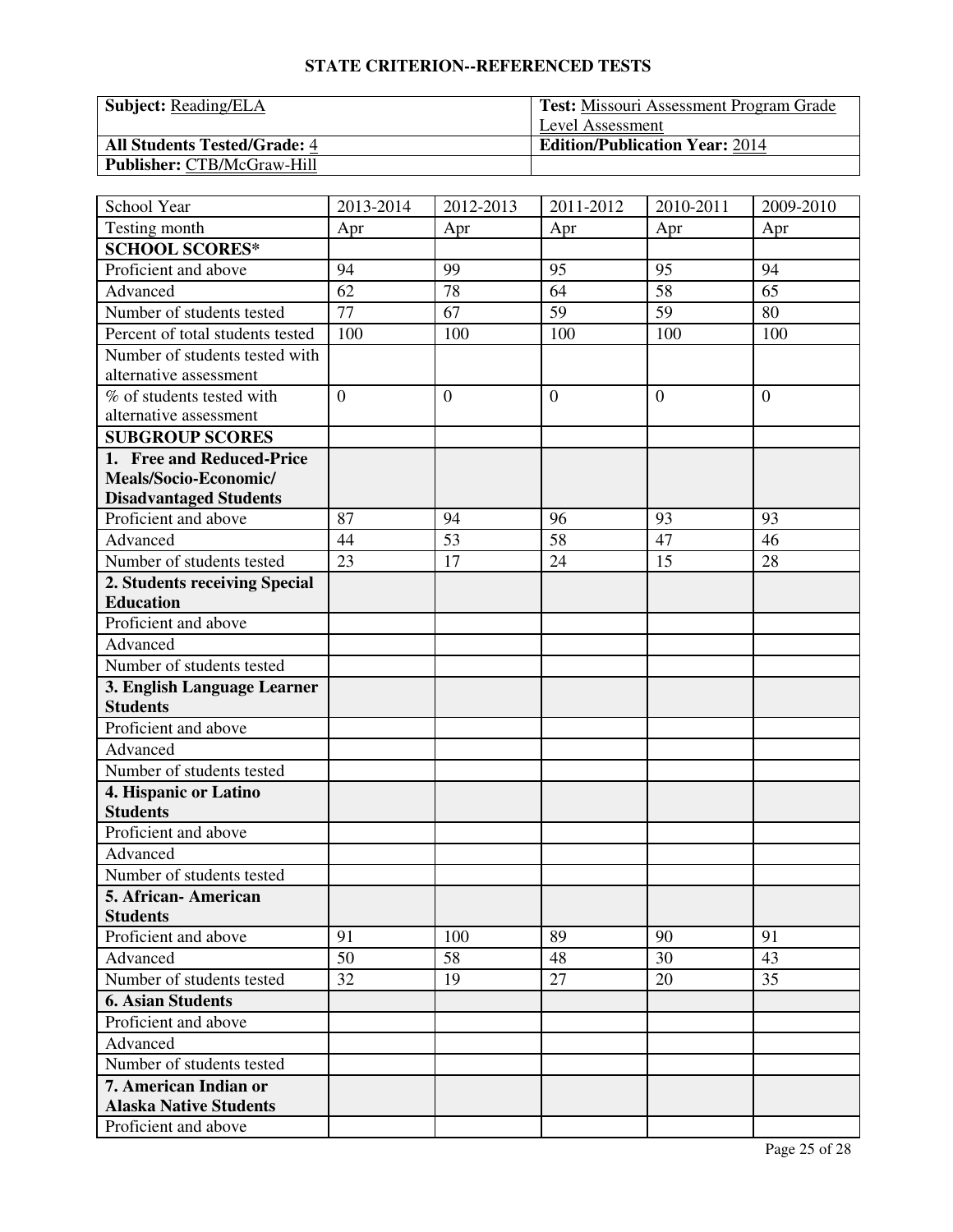| School Year                      | 2013-2014 | 2012-2013 | 2011-2012 | 2010-2011 | 2009-2010 |
|----------------------------------|-----------|-----------|-----------|-----------|-----------|
| Advanced                         |           |           |           |           |           |
| Number of students tested        |           |           |           |           |           |
| 8. Native Hawaiian or other      |           |           |           |           |           |
| <b>Pacific Islander Students</b> |           |           |           |           |           |
| Proficient and above             |           |           |           |           |           |
| Advanced                         |           |           |           |           |           |
| Number of students tested        |           |           |           |           |           |
| 9. White Students                |           |           |           |           |           |
| Proficient and above             | 97        | 100       | 100       | 97        | 97        |
| Advanced                         | 77        | 90        | 77        | 71        | 87        |
| Number of students tested        | 39        | 40        | 26        | 31        | 38        |
| <b>10. Two or More Races</b>     |           |           |           |           |           |
| identified Students              |           |           |           |           |           |
| Proficient and above             |           |           |           |           |           |
| Advanced                         |           |           |           |           |           |
| Number of students tested        |           |           |           |           |           |
| 11. Other 1: Other 1             |           |           |           |           |           |
| Proficient and above             |           |           |           |           |           |
| Advanced                         |           |           |           |           |           |
| Number of students tested        |           |           |           |           |           |
| 12. Other 2: Other 2             |           |           |           |           |           |
| Proficient and above             |           |           |           |           |           |
| Advanced                         |           |           |           |           |           |
| Number of students tested        |           |           |           |           |           |
| 13. Other 3: Other 3             |           |           |           |           |           |
| Proficient and above             |           |           |           |           |           |
| Advanced                         |           |           |           |           |           |
| Number of students tested        |           |           |           |           |           |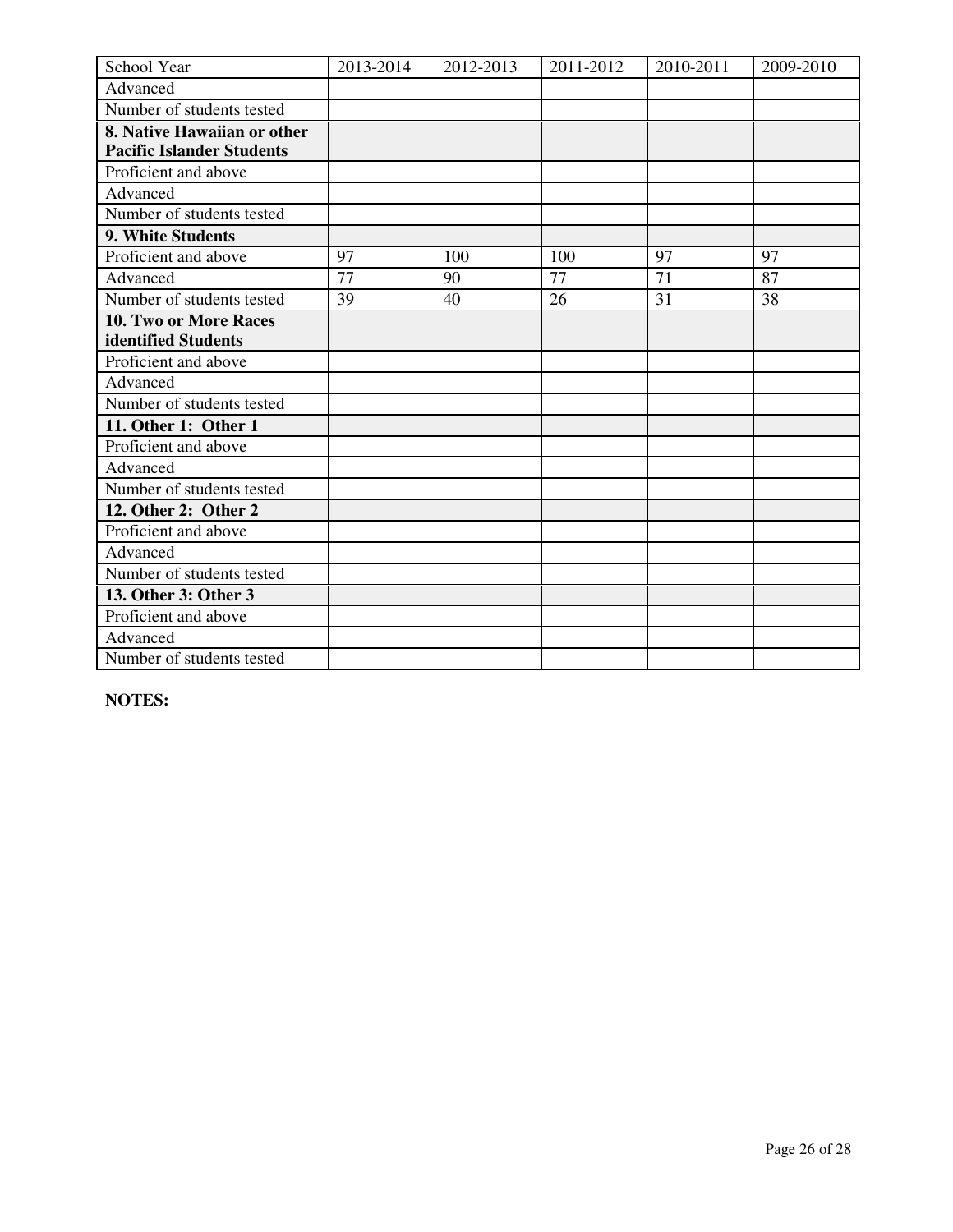| <b>Subject:</b> Reading/ELA         | <b>Test:</b> Missouri Assessment Program Grade |
|-------------------------------------|------------------------------------------------|
|                                     | Level Assessment                               |
| <b>All Students Tested/Grade: 5</b> | <b>Edition/Publication Year: 2014</b>          |
| <b>Publisher: CTB/McGraw-Hill</b>   |                                                |

| School Year                                            | 2013-2014      | 2012-2013        | 2011-2012    | 2010-2011 | 2009-2010      |
|--------------------------------------------------------|----------------|------------------|--------------|-----------|----------------|
| Testing month                                          | Apr            | Apr              | Apr          | Apr       | Apr            |
| <b>SCHOOL SCORES*</b>                                  |                |                  |              |           |                |
| Proficient and above                                   | 94             | 89               | 90           | 92        | 87             |
| Advanced                                               | 61             | 56               | 66           | 65        | 54             |
| Number of students tested                              | 71             | 64               | 59           | 75        | 76             |
| Percent of total students tested                       | 100            | 100              | 100          | 100       | 100            |
| Number of students tested with                         |                |                  |              |           |                |
| alternative assessment                                 |                |                  |              |           |                |
| % of students tested with                              | $\overline{0}$ | $\boldsymbol{0}$ | $\mathbf{0}$ | $\theta$  | $\overline{0}$ |
| alternative assessment                                 |                |                  |              |           |                |
| <b>SUBGROUP SCORES</b>                                 |                |                  |              |           |                |
| 1. Free and Reduced-Price                              |                |                  |              |           |                |
| Meals/Socio-Economic/                                  |                |                  |              |           |                |
| <b>Disadvantaged Students</b>                          |                |                  |              |           |                |
| Proficient and above                                   | 83             | 86               | 100          | 91        | 85             |
| Advanced                                               | 33             | 45               | 64           | 50        | 54             |
| Number of students tested                              | 18             | 22               | 14           | 22        | 39             |
| 2. Students receiving Special                          |                |                  |              |           |                |
| <b>Education</b>                                       |                |                  |              |           |                |
| Proficient and above                                   |                |                  |              |           |                |
| Advanced                                               |                |                  |              |           |                |
| Number of students tested                              |                |                  |              |           |                |
| 3. English Language Learner                            |                |                  |              |           |                |
| <b>Students</b>                                        |                |                  |              |           |                |
| Proficient and above                                   |                |                  |              |           |                |
| Advanced                                               |                |                  |              |           |                |
| Number of students tested                              |                |                  |              |           |                |
| 4. Hispanic or Latino                                  |                |                  |              |           |                |
| <b>Students</b>                                        |                |                  |              |           |                |
| Proficient and above                                   |                |                  |              |           |                |
| Advanced                                               |                |                  |              |           |                |
| Number of students tested                              |                |                  |              |           |                |
| 5. African-American<br><b>Students</b>                 |                |                  |              |           |                |
| Proficient and above                                   | 89             | 86               | 75           | 87        | 78             |
| Advanced                                               | 33             | 38               | 50           | 42        | 38             |
| Number of students tested                              | 18             | 29               | 20           | 31        | 40             |
|                                                        |                |                  |              |           |                |
| <b>6. Asian Students</b>                               |                |                  |              |           |                |
| Proficient and above                                   |                |                  |              |           |                |
| Advanced                                               |                |                  |              |           |                |
| Number of students tested                              |                |                  |              |           |                |
| 7. American Indian or<br><b>Alaska Native Students</b> |                |                  |              |           |                |
| Proficient and above                                   |                |                  |              |           |                |